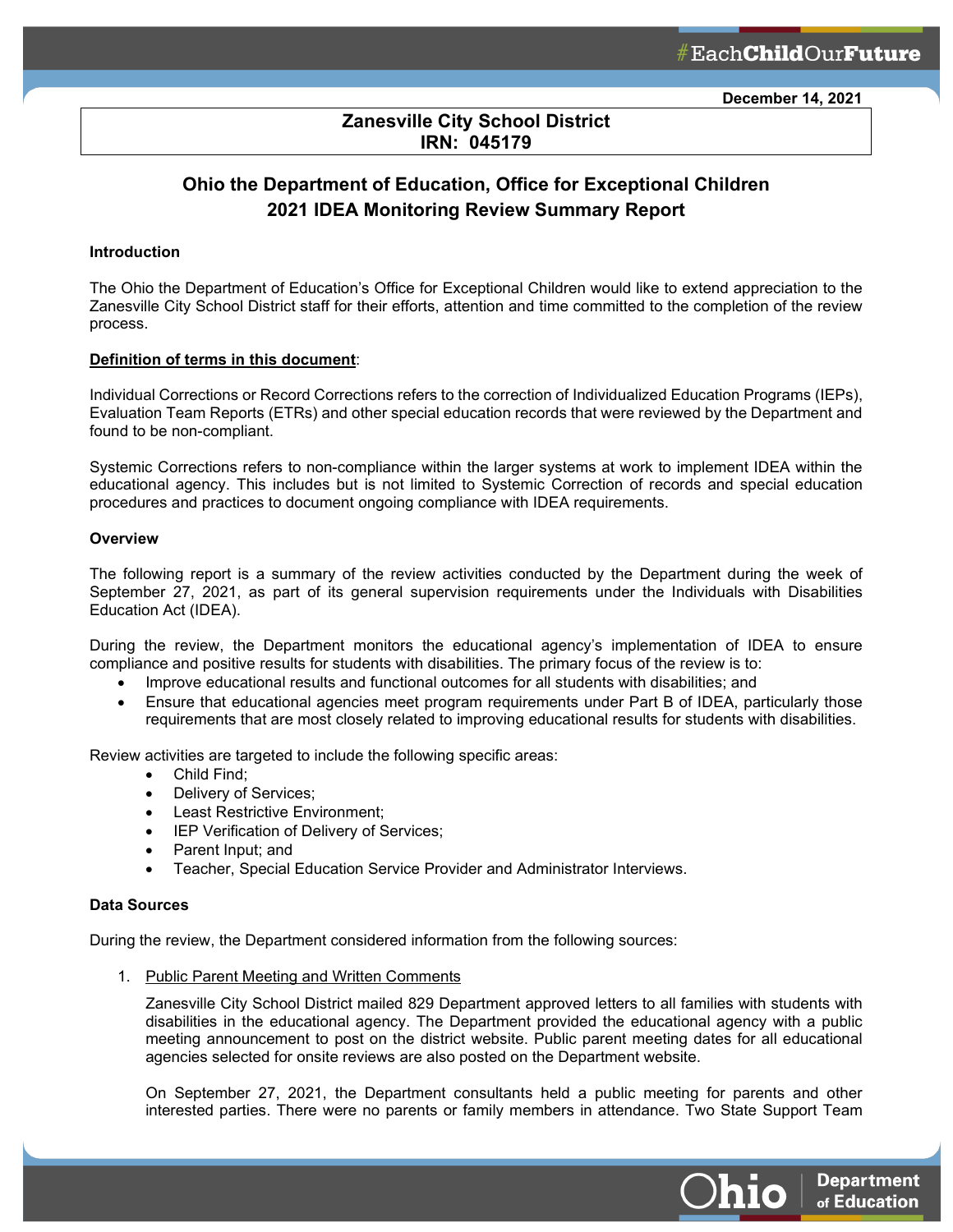(SST) Region 12 representatives attended the public meeting. The Department presented an overview of the monitoring process and provided contact information for parents to submit feedback and comments regarding the special education program at Zanesville City School District. The Department received comments from one parent.

During the presentation, parents were advised of the formal complaint process under IDEA and that their comments did not constitute a formal complaint. Parents were also informed that while the information they provided may be helpful to the review, it may not necessarily be acted upon as part of the review process.

## 2. Pre-Onsite Data Analysis

The Department conducted a comprehensive review which included district, building and grade level data; Special Education Performance Profile; Ohio School Report Cards; Comprehensive Continuous Improvement Plan (CCIP) and/or OnePlan; and Education Management Information System (EMIS) data. The data analysis assisted the Department in determining potential areas for growth and improvement and educational agency strengths.

## 3. Record Review/IEP Verification

Prior to the onsite visit, the Department consultants reviewed 32 records of school age students with disabilities. The Department consultants selected records of students with disabilities from a variety of disability categories and ages. Ten student records were selected for IEP verification in the classroom setting.

## 4. Staff/Administrative Interviews

On September 27 and 28, 2021, the Department consultants held 22 sessions of interviews with 23 administrators and 84 teachers, school counselors, related services personnel, school psychologists, and paraprofessionals. The Department interviews focused on the following review areas: Child Find; Delivery of Services; Least Restrictive Environment (LRE) and IEP alignment and Discipline.

## **Strengths/Commendations:**

During our time reviewing Zanesville City Schools, we witnessed high-quality instruction, positive culture among staff members and genuine care for the students from staff and administrators. The staff spoke very highly of one another and of administrators. They are supportive of one another, communicate and work well together. Through their hard work, they have created a community of support throughout the buildings where everyone goes above and beyond to best serve the students. Their culture of positivity trickles down to students, who have a sense of self-pride and enjoy being in the buildings. OEC was impressed by staff longevity, commitment, passion for teaching and desire for learning and professional development.

## **Findings of Noncompliance/Required Actions**

A finding is made when noncompliance is identified by the Department with IDEA and Ohio Operating Standards requirements. Findings are also made when noncompliance is identified in relation to the evaluation team report (ETR) and/or individualized education program (IEP) requirements. For a noncompliance level of 30% or greater in any single area or for identified areas of concern that did not reach 30% or greater, a Corrective Action Plan (CAP) will be developed. All noncompliance identified by the Department as part of the review (listed by subject area in the *Department's Review Findings and Educational Agency Required Actions Table*) must be corrected as indicated in the *Evidence of Correction/Recommendations* column.

## Refer to the details of requirements in the **Evidence of Findings and Evidence of Correction/ Recommendations table below**, and the attached **Individual Record Review Comment Sheets for specific individual record corrections.**

The Department provides separate written correspondence to the parent/guardian when action is required to correct findings of noncompliance for individual students. The educational agency will receive copies of this correspondence.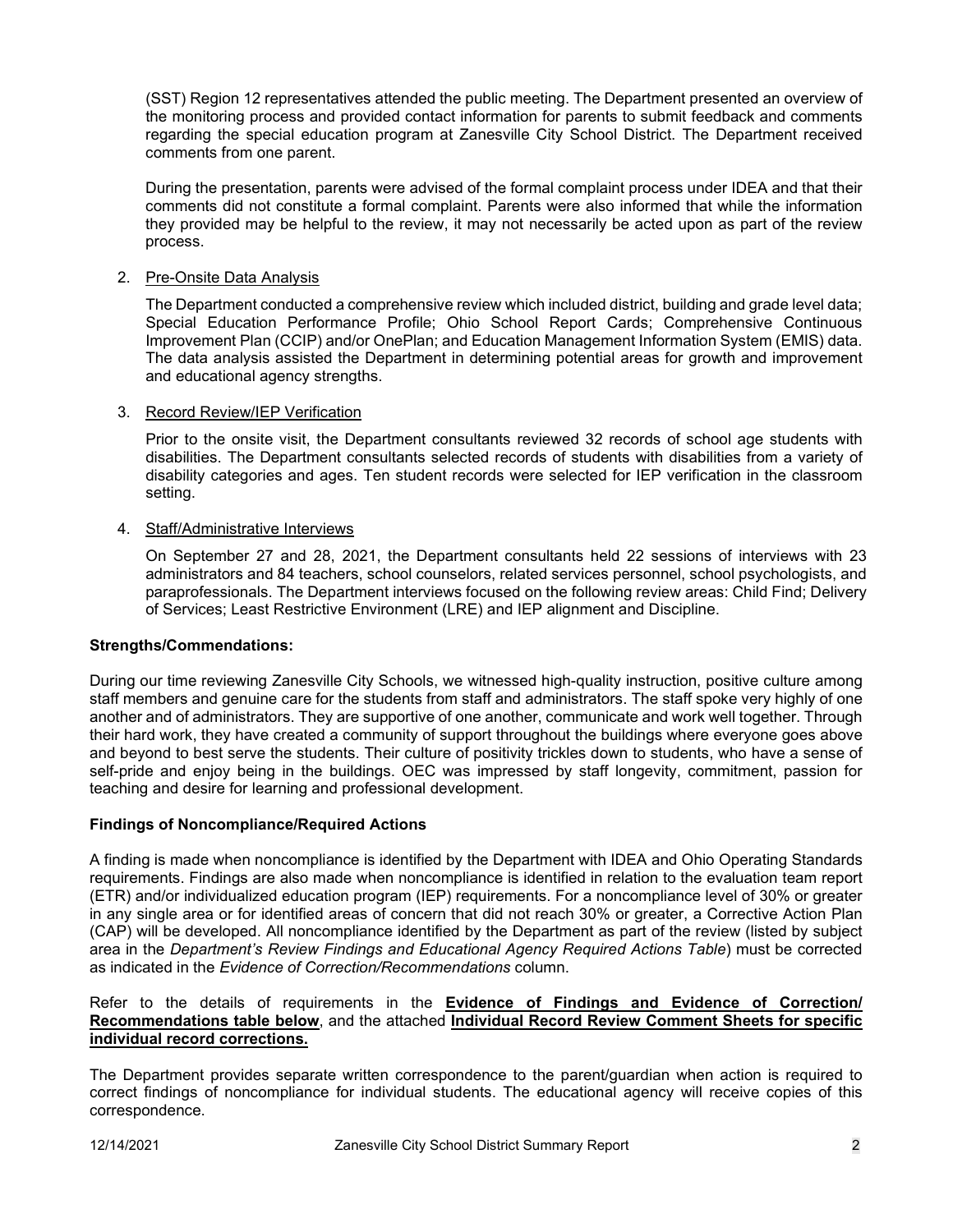## **Corrective Action Plan (CAP)**

The educational agency will develop a CAP to address any items identified in this summary report. An approved form for the CAP will be provided by the Department or can be accessed on the Department's website by using the keyword search "Monitoring". The CAP developed by the educational agency with SST assistance must include the following:

- Activities to address all areas identified in this summary report;
- Documentation/evidence of implementation of the activities;
- Individuals responsible for implementing the activities;
- Resources needed;
- Completion dates; and
- Continued Plan for Improvement and/or Compliance.

The educational agency must submit the CAP by email t[o Raymond.McCain@education.ohio.gov](mailto:Raymond.McCain@education.ohio.gov) within 30 school days from the date of this report. The Department will review the corrective action plan submitted by the educational agency for approval. If the Department determines that a revision(s) is necessary, the educational agency will be required to revise and resubmit. The educational agency will be contacted by the Department and notified when the action plan has been approved.

## *CAP Due Date***: February 7, 2022**

## **Department Trainings**

As part of the Department monitoring process, Zanesville City School District personnel, as identified by the Department, are required to complete the Special Education Essentials 2019-2020 training modules within the Learning Management System (LMS). The Department will provide specific instructions on completing these training modules during the Summary Report presentation. Participants must achieve a 75% or more on each quiz. Participants who do not achieve at least 75% will be contacted by the State Support Team (SST) for additional training.

*Completion of LMS Training Modules Due Date:* **February 7, 2022**

#### **Individual Correction**

The educational agency has **60 school days** from the date of this Summary Report to correct all identified findings of noncompliance for individual students whose records were selected and reviewed by the Department during the onsite review, unless noted otherwise in the report. Detailed information on individual findings is provided in a separate report.

*Individual Correction Due Date:* **March 23, 2022**

## **CAP Activities and Systemic Correction**

The educational agency will provide the Department with documentation verifying the educational agency's completion of all CAP activities and all systemic corrections noted in this Summary Report. The Department will verify systemic correction through the review of this documentation and a review of additional student records.

*Completion of CAP Activities and Systemic Correction Due Date:* **September 14, 2022**

Once the educational agency has completed all action plan activities, the educational agency will use the Department's monitoring process to conduct a self-review to identify continued areas of improvement with assistance from the Department and SST.

For questions regarding the review, please contact: Raymond McCain, the Department's IDEA Monitoring Contact, at (877) 644-6338, or by e-mail at [Raymond.McCain@education.ohio.gov.](mailto:Raymond.McCain@education.ohio.gov)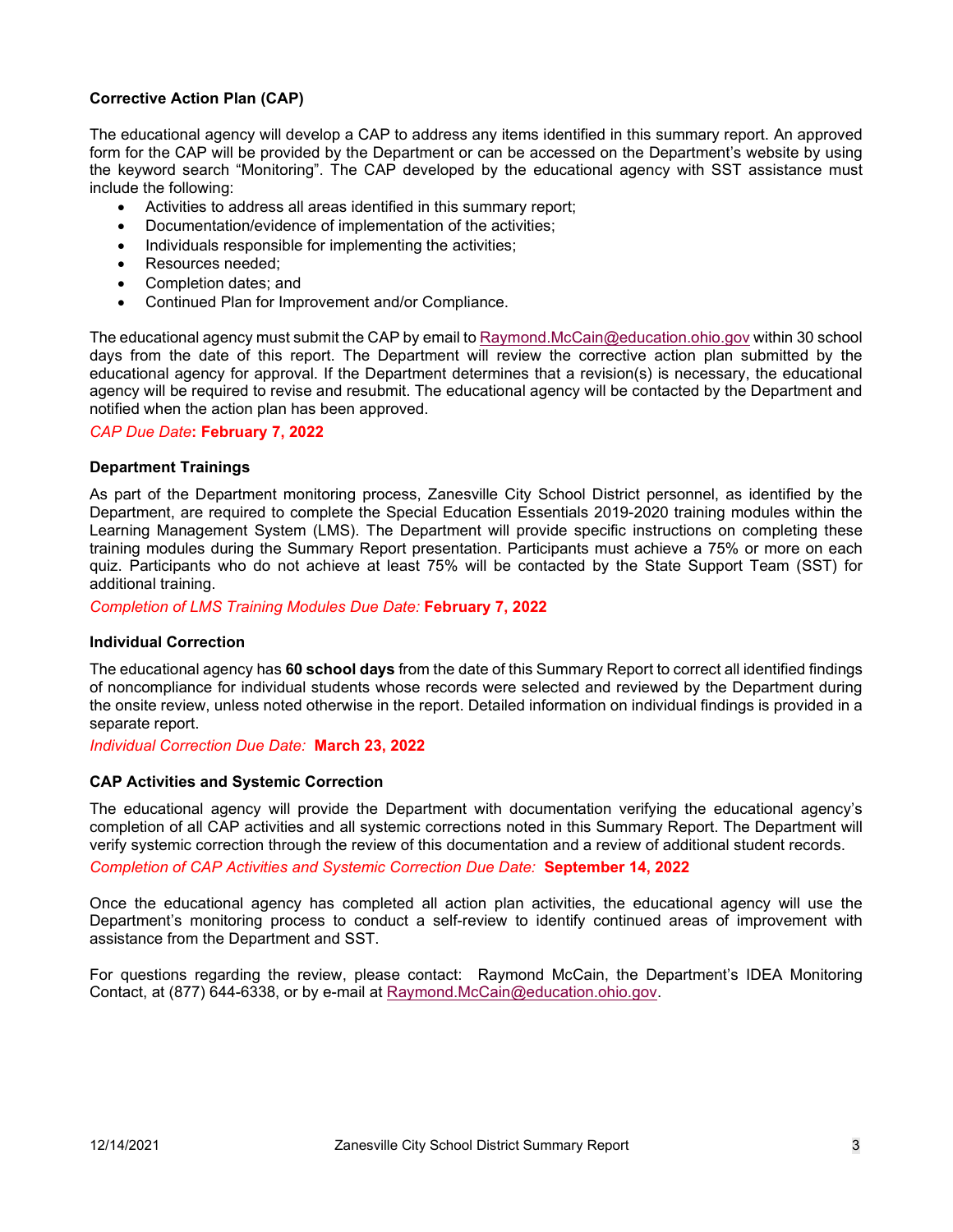## **The Department's Review Findings and Educational Agency Required Actions**

## **Component 1: Child Find**

*Each educational agency shall adopt and implement written policies and procedures approved by the Ohio Department of Education, Office for Exceptional Children, that ensure all children with disabilities residing within the educational agency, regardless of the severity of their disability, and who are in need of special education and related services are identified, located, and evaluated as required by the Individuals with Disabilities Education Improvement Act of 2004*  and Federal Regulations at 34 C.F.R. Part 300 pertaining to child find, including the regulations at 34 C.F.R. 300.111 and 300.646 and Rule 3301-51-03 of the *Ohio Operating Standards serving Children with Disabilities.* 

| <b>Record</b><br><b>Review</b><br><b>Item</b> |                                                  | <b>Evidence of Findings</b>                                                                                                                                                                                                      | <b>Evidence of Corrections/Recommendations</b>                                                                                                                                                                                                                                                               | <b>Must be</b><br>addressed in<br><b>CAP</b>                                                                        |
|-----------------------------------------------|--------------------------------------------------|----------------------------------------------------------------------------------------------------------------------------------------------------------------------------------------------------------------------------------|--------------------------------------------------------------------------------------------------------------------------------------------------------------------------------------------------------------------------------------------------------------------------------------------------------------|---------------------------------------------------------------------------------------------------------------------|
| <b>CF-1</b>                                   | <b>Record Review</b><br><b>Interviews/Public</b> | 34 CFR 300.305(a) [Review of Existing<br>evaluation data] and OAC 3301-51-11 (c)(1)(a)<br>[Preschool children eligible for special<br>education]<br>Preschool records were not reviewed.                                         | <b>Individual Correction</b><br><b>NA</b><br><b>Systemic Correction</b><br><b>NA</b>                                                                                                                                                                                                                         | $\boxtimes$ NA                                                                                                      |
|                                               | <b>Comments</b><br><b>Concerns Noted</b>         |                                                                                                                                                                                                                                  |                                                                                                                                                                                                                                                                                                              |                                                                                                                     |
| $CF-2$                                        | <b>Record Review</b>                             | <b>OAC 3301-51-06 [Evaluations]</b><br>Twenty-seven (27) out of 32 evaluations, or 84%,<br>did not appropriately document interventions<br>provided to resolve concerns for the child<br>performing below grade-level standards. | <b>Individual Correction</b><br>The Department has verified that these students<br>have a current ETR in place, so no additional<br>individual correction is required.<br><b>Systemic Correction</b><br>The educational agency must submit evidence to the                                                   | $\boxtimes$ Yes<br>The educational<br>agency needs to<br>address this<br>finding in a<br>Corrective<br>Action Plan. |
|                                               | <b>Interviews/Public</b><br><b>Comments</b>      |                                                                                                                                                                                                                                  | Department of written procedures and practices<br>regarding documentation of intervention and<br>supports provided prior to completion of the initial and<br>reevaluation team report.                                                                                                                       |                                                                                                                     |
|                                               | <b>Concerns Noted</b>                            |                                                                                                                                                                                                                                  | Opportunities for Improvement<br>It is recommended that Zanesville City Schools<br>develop a procedure of checks and balances to<br>ensure research-based interventions that are being<br>provided to students are correctly documented within<br>the ETR as well as in Part 2s Summary of<br>Interventions. |                                                                                                                     |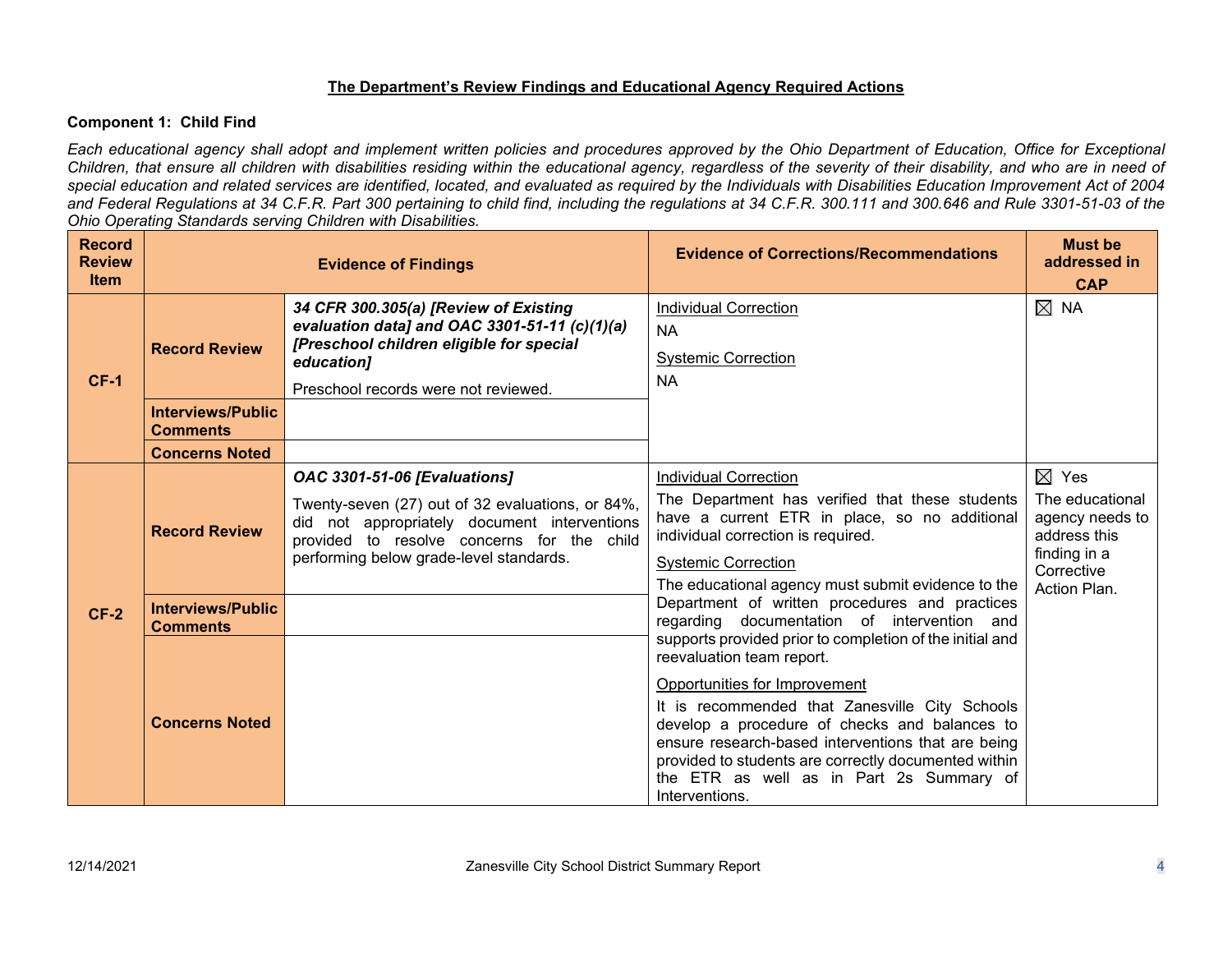| <b>Record</b><br><b>Review</b><br><b>Item</b> |                                             | <b>Evidence of Findings</b>                                                                                                                                                                                                                                                                                                                                                                     | <b>Evidence of Corrections/Recommendations</b>                                                                                                                                                                                                                                                                                                                                                                                                                                                                                                                                                                                                                                                                                                                                               | <b>Must be</b><br>addressed in<br><b>CAP</b>                                                                        |
|-----------------------------------------------|---------------------------------------------|-------------------------------------------------------------------------------------------------------------------------------------------------------------------------------------------------------------------------------------------------------------------------------------------------------------------------------------------------------------------------------------------------|----------------------------------------------------------------------------------------------------------------------------------------------------------------------------------------------------------------------------------------------------------------------------------------------------------------------------------------------------------------------------------------------------------------------------------------------------------------------------------------------------------------------------------------------------------------------------------------------------------------------------------------------------------------------------------------------------------------------------------------------------------------------------------------------|---------------------------------------------------------------------------------------------------------------------|
|                                               | <b>Record Review</b>                        | 34 CFR 300.501(b) [Parent participation in<br>meetings] and OAC 3301-51-06 (E)(2)(a)<br>[Evaluation procedures].<br>Eighteen (18) out of 32 student records, or 56%,<br>did not show evidence that the parent was afforded<br>the opportunity to participate in the evaluation team<br>planning meeting.                                                                                        | <b>Individual Correction</b><br>The educational agency must provide evidence that<br>the parent was involved or provided the opportunity<br>to participate in the evaluation planning process.<br>The evidence may include evaluation planning form,<br>prior written notice, parent invitation, referral form or<br>communication log.                                                                                                                                                                                                                                                                                                                                                                                                                                                      | $\boxtimes$ Yes<br>The educational<br>agency needs to<br>address this<br>finding in a<br>Corrective<br>Action Plan. |
|                                               | <b>Interviews/Public</b><br><b>Comments</b> | A majority of the planning forms provided only had                                                                                                                                                                                                                                                                                                                                              | If the<br>educational<br>agency<br>provide<br>cannot<br>documentation that the parent was involved or<br>provided the opportunity to participate in the<br>evaluation planning process, the educational agency                                                                                                                                                                                                                                                                                                                                                                                                                                                                                                                                                                               |                                                                                                                     |
| <b>CF-3</b>                                   | <b>Concerns Noted</b>                       | the signature of the School Psychologist which<br>brought up the question whether other members of<br>the planning team were active participants during<br>the planning meeting. Zanesville failed to provide<br>any evidence or documentation through a PR-02,<br>PR-01 and/or OP-09 that other members of the<br>planning team were invited to or participated in<br>these planning meetings. | must conduct a reevaluation planning meeting with<br>the parent.<br><b>Systemic Correction</b><br>The educational agency must submit evidence to the<br>Department of written procedures and practices that<br>include the parent in the evaluation planning process.<br>Opportunities for Improvement<br>It is strongly recommended that Zanesville City<br>Schools develop an internal monitoring process<br>which contains procedures to ensure:<br>• Active team participation in the ETR planning<br>process; and<br>• Appropriate evaluation data are available.<br>In several cases, assessments included on the<br>planning form were not presented in Part 1 of the<br>ETR and, in other cases, assessments were reported<br>in Part 1 that were not included on the planning form. |                                                                                                                     |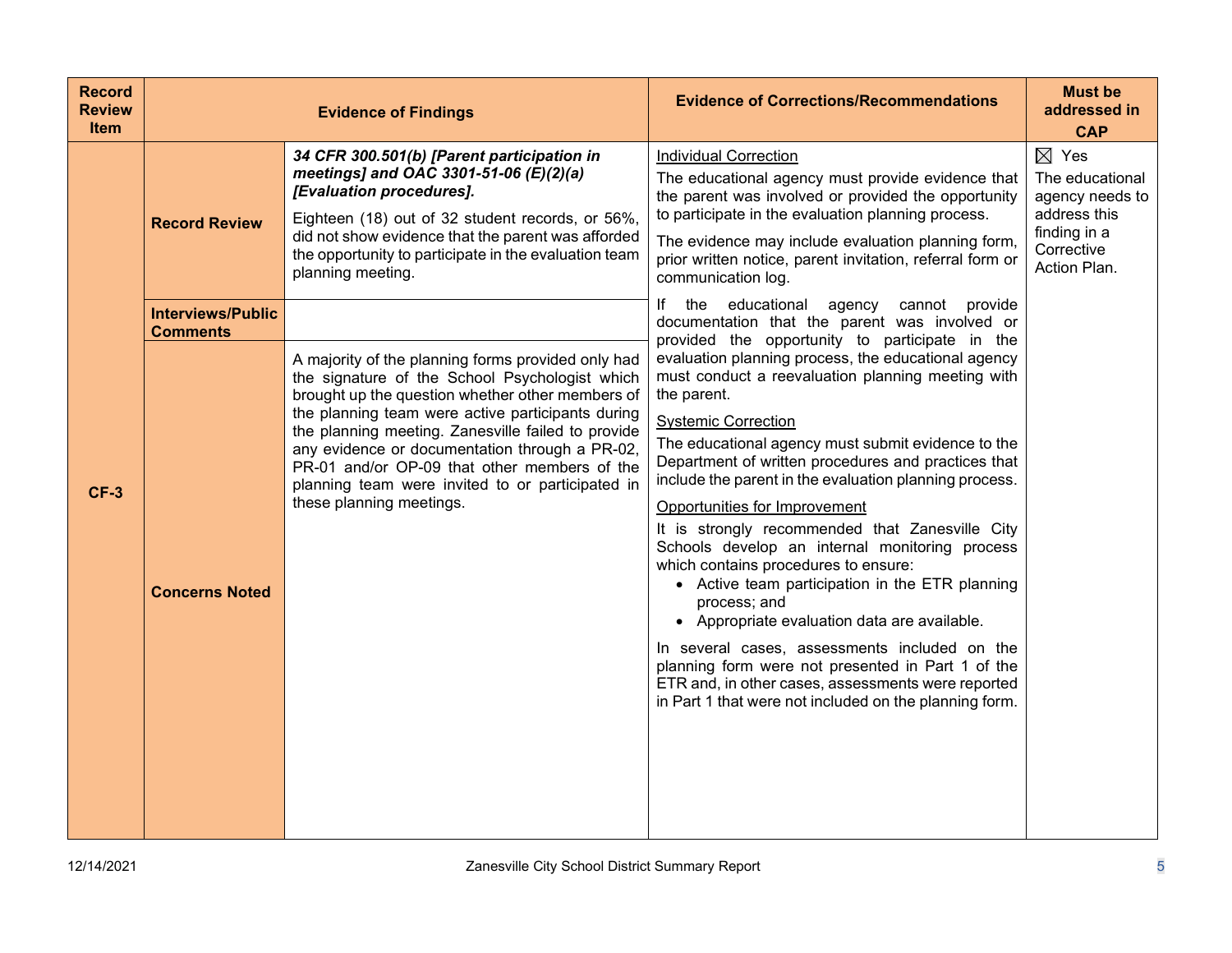| <b>Record</b><br><b>Review</b><br><b>Item</b> |                                             | <b>Evidence of Findings</b>                                                                                                                                                         | <b>Evidence of Corrections/Recommendations</b>                                                                                                                                                                                                                                                                                                                  | <b>Must be</b><br>addressed in<br><b>CAP</b>                                          |
|-----------------------------------------------|---------------------------------------------|-------------------------------------------------------------------------------------------------------------------------------------------------------------------------------------|-----------------------------------------------------------------------------------------------------------------------------------------------------------------------------------------------------------------------------------------------------------------------------------------------------------------------------------------------------------------|---------------------------------------------------------------------------------------|
| $CF-4$                                        | <b>Record Review</b>                        | 34 CFR 300.300 [Parental Consent]<br>Eight out of 24 applicable student records<br>reviewed, or 33%, did not provide evidence of<br>parental consent obtained prior to new testing. | <b>Individual Correction</b><br>The educational agency must provide evidence that<br>the parent provided informed, written consent for<br>evaluation, based upon the planning form. Or the<br>agency must show documented repeated attempts to                                                                                                                  | $\boxtimes$ Yes<br>The educational<br>agency needs to<br>address this<br>finding in a |
|                                               | <b>Interviews/Public</b><br><b>Comments</b> |                                                                                                                                                                                     | obtain informed, written consent to which the parent<br>did not respond.<br>The evidence may include, prior written notice,<br>parent invitation, communication log, or other                                                                                                                                                                                   | Corrective<br>Action Plan.                                                            |
|                                               |                                             |                                                                                                                                                                                     | documented attempts to obtain parental informed,<br>written consent.<br>If the educational agency cannot provide<br>documentation that the parent provided informed,<br>written consent for evaluation, or did not respond to<br>repeated attempts to obtain consent, the agency<br>must conduct a reevaluation including documentation<br>of parental consent. |                                                                                       |
|                                               | <b>Concerns Noted</b>                       |                                                                                                                                                                                     | <b>Systemic Correction</b><br>The educational agency must submit evidence to the<br>Department of written procedures and practices for<br>obtaining parental consent obtained prior to new<br>testing or policies and practices for moving forward<br>when parents will not participate.                                                                        |                                                                                       |
|                                               |                                             |                                                                                                                                                                                     | Opportunities for Improvement<br>There is also an opportunity for the district to<br>implement procedures for confirmation of parental                                                                                                                                                                                                                          |                                                                                       |
|                                               |                                             |                                                                                                                                                                                     | involvement in remote meetings.<br>OAC 3301-51-05(C)(4) addresses parental consent<br>in writing as required "if the school district can<br>demonstrate that it made reasonable efforts to obtain<br>such consent; and the child's parent has failed to<br>respond." If the LEA was able to receive verbal<br>consent, then the parent did not fail to respond. |                                                                                       |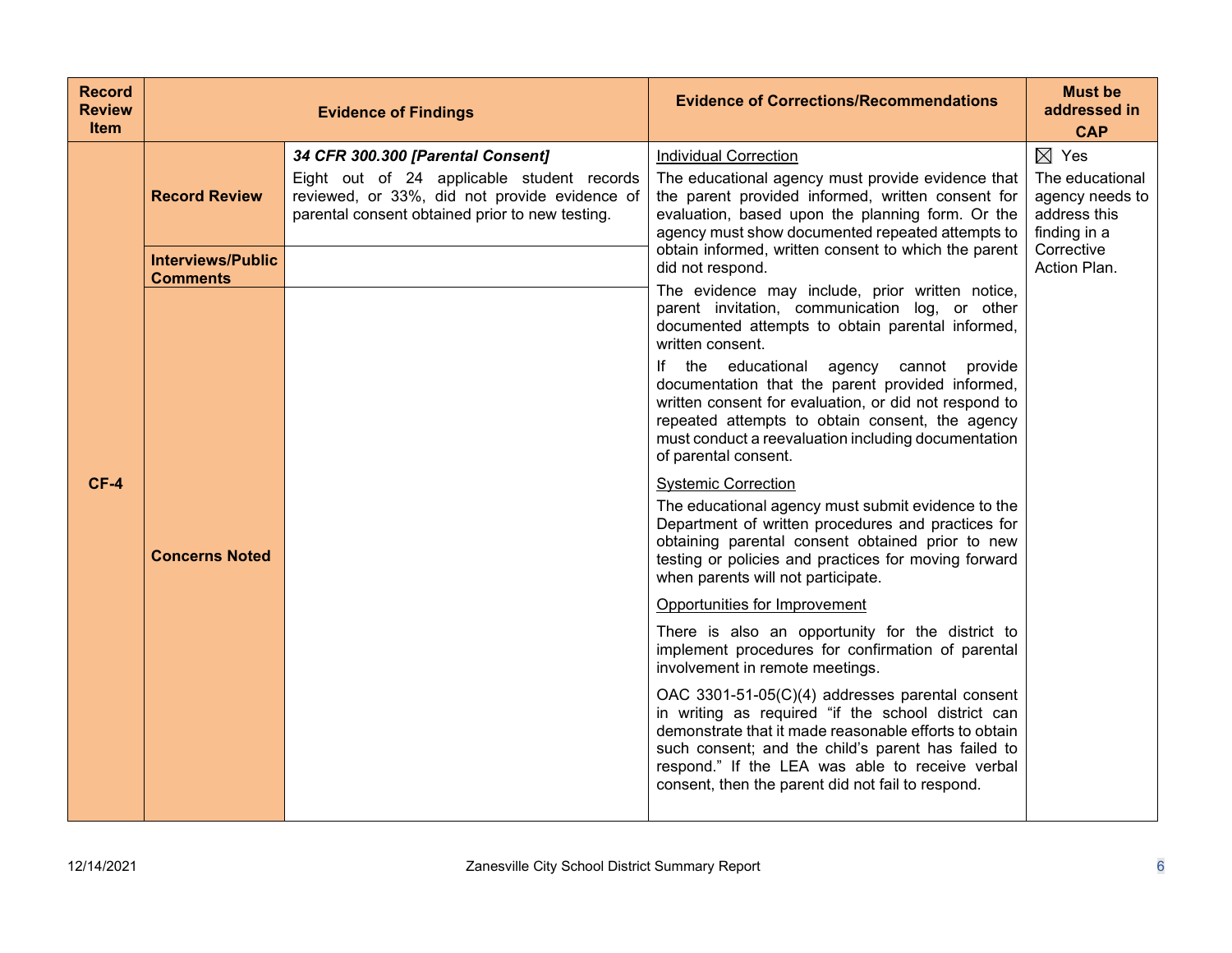| <b>Record</b><br><b>Review</b><br><b>Item</b> |                                             | <b>Evidence of Findings</b>                                                                                                                                                                                                                                                                                                                                                                                                                                                                                                                            | <b>Evidence of Corrections/Recommendations</b>                                                                                                                                                                                                                                                                                                                                                                                                                                                                                                                                                                          | <b>Must be</b><br>addressed in<br><b>CAP</b>                                                                        |
|-----------------------------------------------|---------------------------------------------|--------------------------------------------------------------------------------------------------------------------------------------------------------------------------------------------------------------------------------------------------------------------------------------------------------------------------------------------------------------------------------------------------------------------------------------------------------------------------------------------------------------------------------------------------------|-------------------------------------------------------------------------------------------------------------------------------------------------------------------------------------------------------------------------------------------------------------------------------------------------------------------------------------------------------------------------------------------------------------------------------------------------------------------------------------------------------------------------------------------------------------------------------------------------------------------------|---------------------------------------------------------------------------------------------------------------------|
| $CF-5$                                        | <b>Record Review</b>                        | 34 CFR 300.304(c)(4) [Other evaluation<br>procedures]<br>OAC 3301-51-01 [Applicability of requirements<br>and definitions] and 3301-51-06 (E)(2)(a)<br>[Evaluation procedures]<br>Thirty (30) out of 32 evaluations, or 94%, did not<br>provide evidence that the evaluation addresses all<br>areas related to the suspected disability.                                                                                                                                                                                                               | <b>Individual Correction</b><br>The educational agency will convene the ETR teams<br>to conduct a reevaluation and provide evidence that<br>the evaluation addresses all areas related to the<br>suspected disability.<br><b>Systemic Correction</b><br>The educational agency must submit evidence to the<br>Department of written procedures and practices to<br>provide evidence that the evaluation addresses all                                                                                                                                                                                                   | $\boxtimes$ Yes<br>The educational<br>agency needs to<br>address this<br>finding in a<br>Corrective<br>Action Plan. |
|                                               | <b>Interviews/Public</b><br><b>Comments</b> | Due to the shortage of School Psychologists and<br>the lack of support provided by other staff<br>members, fewer assessments were selected as<br>well as completed to contain all the needed<br>information. Meeting the necessary timeframes<br>associated with ETRs, staff did what was<br>necessary, therefore, the quality of the Part 1's<br>suffered.<br>Staff members stated that no guidance has been<br>provided regarding the compliant way for them to<br>complete any Part 1 they were assigned to<br>complete by the School Psychologist. | areas related to the suspected disability.<br>Opportunities for Improvement<br>It is strongly recommended that Zanesville City<br>Schools develop an internal monitoring process<br>which contains procedures to ensure:<br>• Active team participation in the ETR planning<br>process.<br>• Appropriate evaluation data is available; and<br>• Assessments identified on the Planning form<br>are being completed and represented in a Part<br>1.<br>Professional development should be provided to all<br>identified staff members regarding participation and<br>completion of required ETR forms thus allowing them |                                                                                                                     |
|                                               | <b>Concerns Noted</b>                       | In several cases, assessments included on the<br>planning form were not presented in Part 1 of the<br>ETR, and, in other cases, assessments were<br>reported in Part 1 that were not included on the<br>planning form. All assessments and data listed for<br>evaluation on the ETR planning form, and agreed<br>upon by the parent, must appear - in some form -<br>in a Part 1 individual evaluator's assessment.                                                                                                                                    | to be an active member in the development of ETR.                                                                                                                                                                                                                                                                                                                                                                                                                                                                                                                                                                       |                                                                                                                     |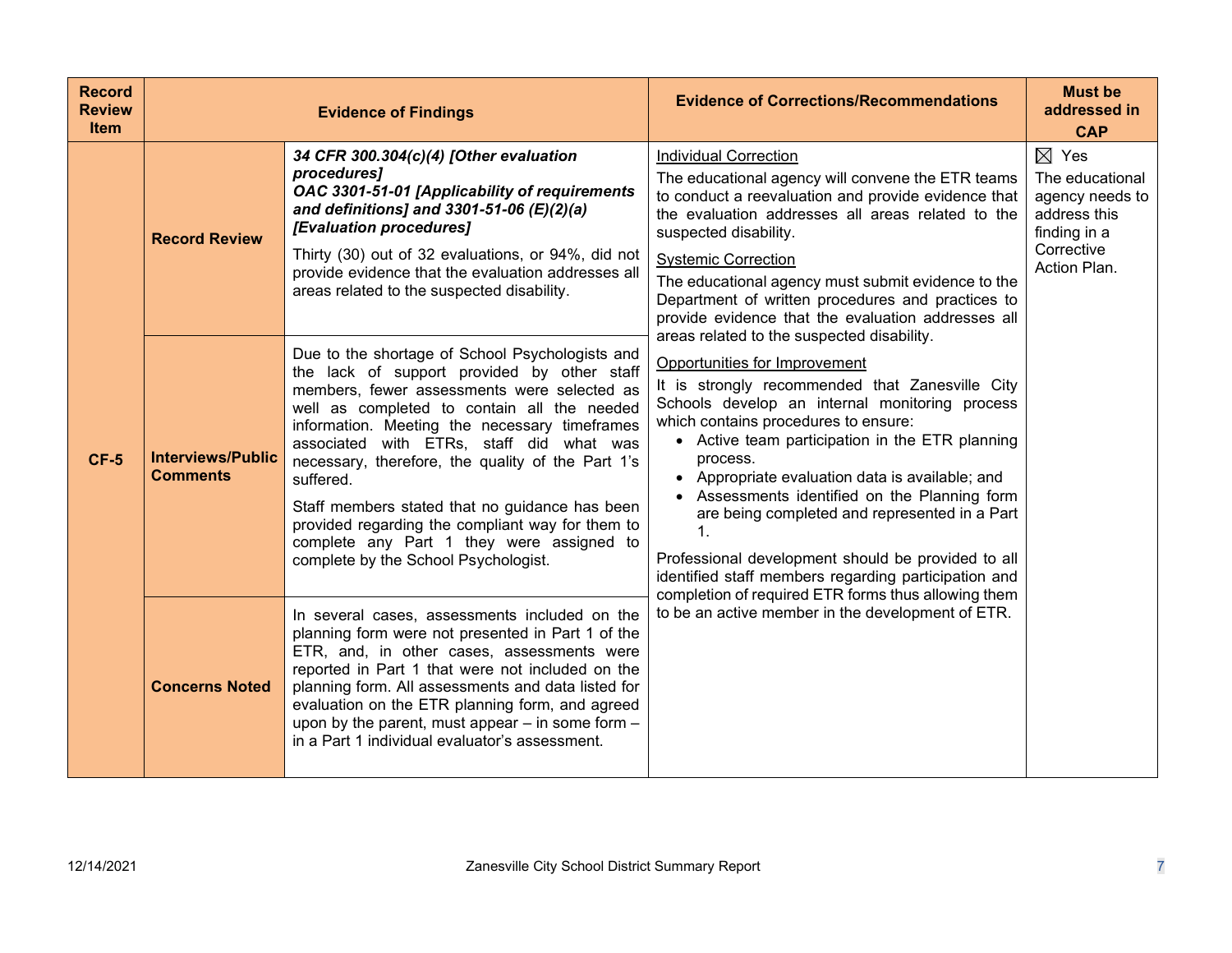| <b>Record</b><br><b>Review</b><br><b>Item</b> |                                                                                              | <b>Evidence of Findings</b>                                                                                                                                                                                                                                                                                                                                                                                                                                                                                                                                                                                                                                                                                                  | <b>Evidence of Corrections/Recommendations</b>                                                                                                                                                                                                                                                                                                                                                                                                                                                                                                                                                                                                                                                                                                                                                                                                                                                                                                                                                                                                                                                                                                    | <b>Must be</b><br>addressed in<br><b>CAP</b>                                                                        |
|-----------------------------------------------|----------------------------------------------------------------------------------------------|------------------------------------------------------------------------------------------------------------------------------------------------------------------------------------------------------------------------------------------------------------------------------------------------------------------------------------------------------------------------------------------------------------------------------------------------------------------------------------------------------------------------------------------------------------------------------------------------------------------------------------------------------------------------------------------------------------------------------|---------------------------------------------------------------------------------------------------------------------------------------------------------------------------------------------------------------------------------------------------------------------------------------------------------------------------------------------------------------------------------------------------------------------------------------------------------------------------------------------------------------------------------------------------------------------------------------------------------------------------------------------------------------------------------------------------------------------------------------------------------------------------------------------------------------------------------------------------------------------------------------------------------------------------------------------------------------------------------------------------------------------------------------------------------------------------------------------------------------------------------------------------|---------------------------------------------------------------------------------------------------------------------|
| $CF-6$                                        | <b>Record Review</b><br><b>Interviews/Public</b><br><b>Comments</b><br><b>Concerns Noted</b> | 34 CFR 300.306(c) [Procedures for determining<br>eligibility and educational need]<br>Thirty-one (31) out of 32 evaluations, or 97%, did<br>not show evidence of clearly stating the summary<br>of assessment results.<br>Staff members stated that no guidance has been<br>provided regarding the compliant way for them to<br>complete any Part 1 they were assigned to<br>complete by the School Psychologist.<br>Sometimes information was included within a Part<br>2 that was not indicated or identified on the<br>planning form or on a Part 1 such as information<br>provided by parent, background history, medical<br>history and/or observation. Question arose to<br>where this information actually came from. | <b>Individual Correction</b><br>The educational agency will reconvene the ETR<br>teams to conduct a reevaluation and provide a clear<br>and concise summary of the data and assessment<br>conducted that meets the requirements of 3301-51-<br>06 (G) (Summary of information). The IEP team must<br>consider the results of this reevaluation.<br><b>Systemic Correction</b><br>The educational agency must submit evidence to the<br>Department of written procedures and practices<br>regarding summary of data and assessment results.<br>Opportunities for Improvement<br>It is strongly recommended that Zanesville City<br>Schools develop an internal monitoring process<br>which contains procedures to ensure:<br>• Active team participation in the ETR process<br>• Assessments identified on the Planning form<br>are being completed and represented in a Part<br>1 and are summarized within the Part 2.<br>Professional development should be provided to all<br>identified staff members regarding participation and<br>completion of required ETR forms thus allowing them<br>to be an active member in the development of ETR. | $\boxtimes$ Yes<br>The educational<br>agency needs to<br>address this<br>finding in a<br>Corrective<br>Action Plan. |
| <b>CF-7</b>                                   | <b>Record Review</b>                                                                         | 34 CFR 300.306(c) [Procedures for determining<br>eligibility and educational need]<br>Thirty (30) out of 32 evaluation team reports, or<br>94%, did not contain a clear and succinct<br>description of educational needs.                                                                                                                                                                                                                                                                                                                                                                                                                                                                                                    | <b>Individual Correction</b><br>The educational agency will reconvene the ETR<br>teams to conduct a reevaluation and provide a clear<br>and succinct description of the student's educational<br>needs. The IEP team must consider the results of this                                                                                                                                                                                                                                                                                                                                                                                                                                                                                                                                                                                                                                                                                                                                                                                                                                                                                            | $\boxtimes$ Yes<br>The educational<br>agency needs to<br>address this<br>finding in a                               |
|                                               | <b>Interviews/Public</b><br><b>Comments</b><br><b>Concerns Noted</b>                         | Educational needs were sometimes generic in<br>not address<br>nature and did<br>the child's<br>individualized needs.                                                                                                                                                                                                                                                                                                                                                                                                                                                                                                                                                                                                         | reevaluation.<br><b>Systemic Correction</b><br>The educational agency must submit evidence to the<br>Department of written procedures and practices<br>regarding description of educational needs.                                                                                                                                                                                                                                                                                                                                                                                                                                                                                                                                                                                                                                                                                                                                                                                                                                                                                                                                                | Corrective<br>Action Plan.                                                                                          |
|                                               |                                                                                              | Sometimes Educational Needs were stated in Part<br>1 but were not included in the Part 2 summary.                                                                                                                                                                                                                                                                                                                                                                                                                                                                                                                                                                                                                            |                                                                                                                                                                                                                                                                                                                                                                                                                                                                                                                                                                                                                                                                                                                                                                                                                                                                                                                                                                                                                                                                                                                                                   |                                                                                                                     |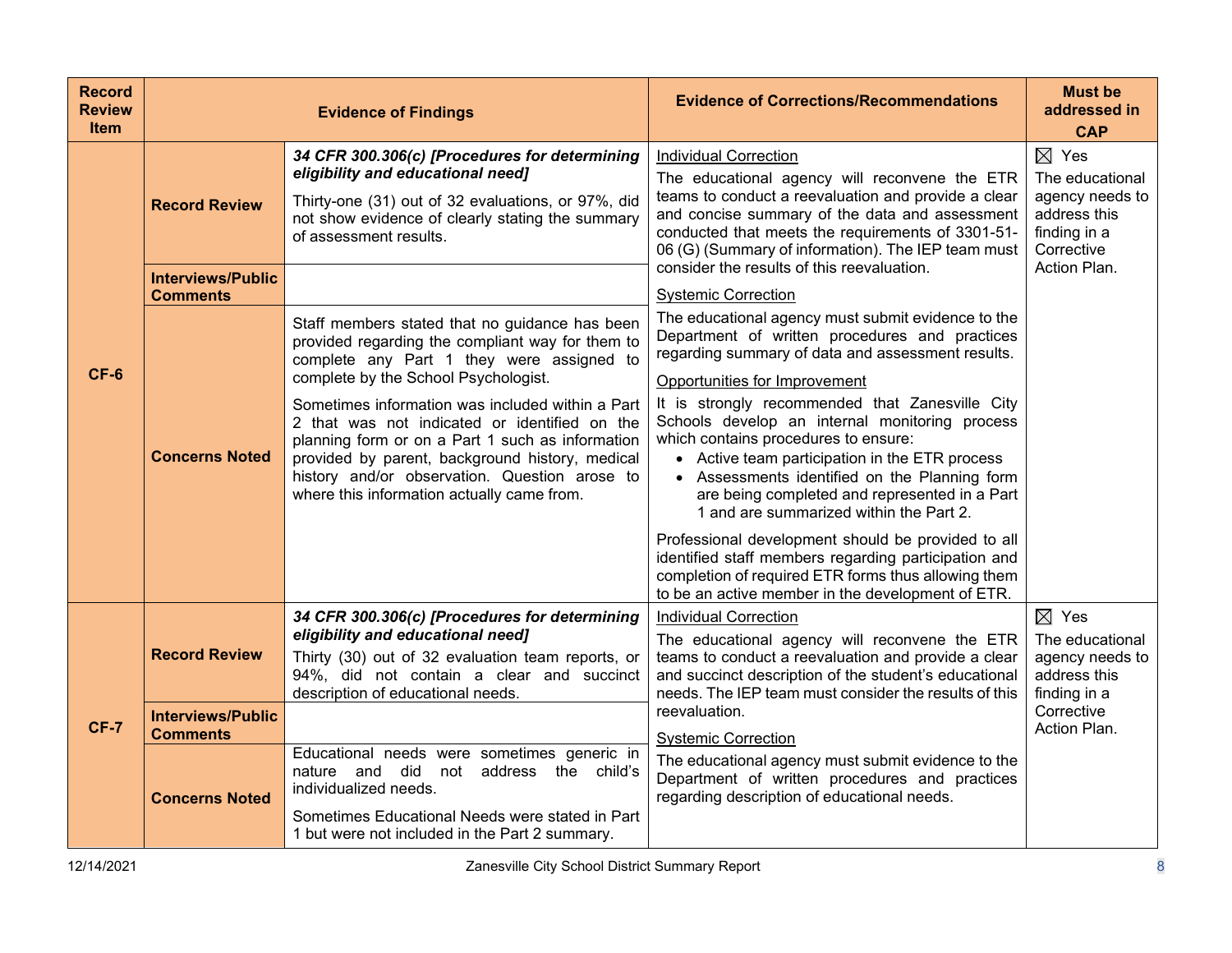| <b>Record</b><br><b>Review</b><br><b>Item</b> |                                                                      | <b>Evidence of Findings</b>                                                                                                                                                                                                                                                                                                                                                                                                          | <b>Evidence of Corrections/Recommendations</b>                                                                                                                                                                                                                                                                                                                                                                                                    | <b>Must be</b><br>addressed in<br><b>CAP</b>                                                                        |  |                                                                                                                     |
|-----------------------------------------------|----------------------------------------------------------------------|--------------------------------------------------------------------------------------------------------------------------------------------------------------------------------------------------------------------------------------------------------------------------------------------------------------------------------------------------------------------------------------------------------------------------------------|---------------------------------------------------------------------------------------------------------------------------------------------------------------------------------------------------------------------------------------------------------------------------------------------------------------------------------------------------------------------------------------------------------------------------------------------------|---------------------------------------------------------------------------------------------------------------------|--|---------------------------------------------------------------------------------------------------------------------|
| $CF-8$                                        | <b>Record Review</b>                                                 | 34 CFR 300.306(c) [Procedures for determining<br>eligibility and educational need]<br>Twenty-nine (29) out of 32 evaluation team reports,<br>or 91%, did not contain specific implications for<br>instruction.                                                                                                                                                                                                                       | <b>Individual Correction</b><br>The educational agency will reconvene the ETR<br>teams to conduct a reevaluation and provide a clear<br>description of specific implications for instruction. The<br>IEP team must consider the results of this<br>reevaluation.<br><b>Systemic Correction</b><br>The educational agency must submit evidence to the<br>Department of written procedures and practices<br>regarding implications for instruction. |                                                                                                                     |  | $\boxtimes$ Yes<br>The educational<br>agency needs to<br>address this<br>finding in a<br>Corrective<br>Action Plan. |
|                                               | <b>Interviews/Public</b><br><b>Comments</b><br><b>Concerns Noted</b> | Records reviewed were missing Implications for<br>Instruction. This would provide the parents with an<br>understanding of where their child is regarding their<br>academic growth.<br>Sometimes Implications for Instruction were stated<br>in Part 1 but were not included in the Part 2<br>summary.                                                                                                                                |                                                                                                                                                                                                                                                                                                                                                                                                                                                   |                                                                                                                     |  |                                                                                                                     |
| CF-9                                          | <b>Record Review</b>                                                 | 34 CFR 300.306(a)(1) [Determination of<br>eligibility]<br>OAC 3301-51-01 (B)(21) [Applicability of<br>requirements and definitions]<br>Seventeen (17) out of 32 evaluations, or 53%, did<br>not show evidence that a group of qualified<br>professionals, as appropriate to the suspected<br>disability, were involved in determining whether the<br>child is a child with a disability as well as the child's<br>educational needs. | <b>Individual Correction</b><br>The educational agency must provide evidence that<br>the ETR teams and other qualified professionals, as<br>appropriate, participated in the determination of<br>eligibility and educational needs. If not, the ETR team<br>must reconvene and provide the Department<br>evidence of group participation.<br><b>Systemic Correction</b><br>The educational agency must submit evidence to the                     | $\boxtimes$ Yes<br>The educational<br>agency needs to<br>address this<br>finding in a<br>Corrective<br>Action Plan. |  |                                                                                                                     |
|                                               | <b>Interviews/Public</b><br><b>Comments</b>                          |                                                                                                                                                                                                                                                                                                                                                                                                                                      | Department of written procedures and practices<br>regarding the eligibility determination process.<br>Opportunities for Improvement                                                                                                                                                                                                                                                                                                               |                                                                                                                     |  |                                                                                                                     |
|                                               | <b>Concerns Noted</b>                                                |                                                                                                                                                                                                                                                                                                                                                                                                                                      | The district should address the issue of documenting<br>parent involvement in the ETR process and<br>strengthening the structure of ETR meetings to<br>ensure that all required team members are present<br>and sign the ETR document or verify remote<br>involvement.                                                                                                                                                                            |                                                                                                                     |  |                                                                                                                     |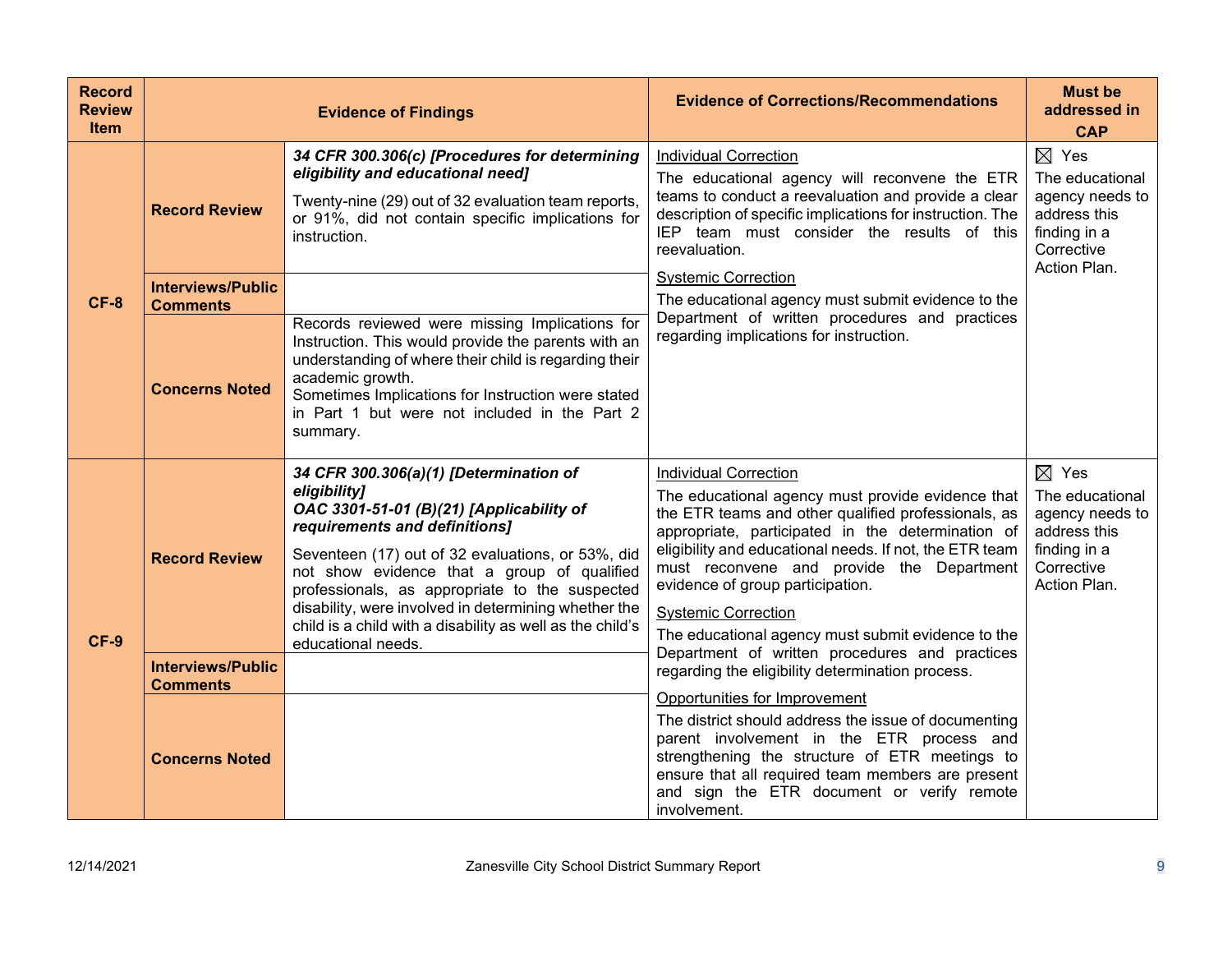| <b>Record</b><br><b>Review</b><br><b>Item</b> |                                                                      | <b>Evidence of Findings</b>                                                                                                                                                                                 | <b>Evidence of Corrections/Recommendations</b>                                                                                                                                                                                                                                                                                                                                      | <b>Must be</b><br>addressed in<br><b>CAP</b>                                                                        |
|-----------------------------------------------|----------------------------------------------------------------------|-------------------------------------------------------------------------------------------------------------------------------------------------------------------------------------------------------------|-------------------------------------------------------------------------------------------------------------------------------------------------------------------------------------------------------------------------------------------------------------------------------------------------------------------------------------------------------------------------------------|---------------------------------------------------------------------------------------------------------------------|
| <b>CF-10</b>                                  | <b>Record Review</b>                                                 | OAC 3301-51-01 (B)(10) [Definitions] and 3301-<br>51-06 [Evaluations]<br>Twenty-seven (27) out of 32 evaluations, or 84%,<br>did not provide a justification for the eligibility<br>determination decision. | <b>Individual Correction</b><br>The educational agency will reconvene the ETR<br>teams to conduct a reevaluation and provide a clear<br>justification for the eligibility determination.<br><b>Systemic Correction</b><br>The educational agency must submit evidence to the<br>Department of written procedures and practices<br>regarding the eligibility determination decision. | $\boxtimes$ Yes<br>The educational<br>agency needs to<br>address this<br>finding in a<br>Corrective<br>Action Plan. |
|                                               | <b>Interviews/Public</b><br><b>Comments</b><br><b>Concerns Noted</b> | The evaluation determination must justify the<br>eligibility by summarizing evidence<br>beyond<br>repeating the definition of the disability.                                                               |                                                                                                                                                                                                                                                                                                                                                                                     |                                                                                                                     |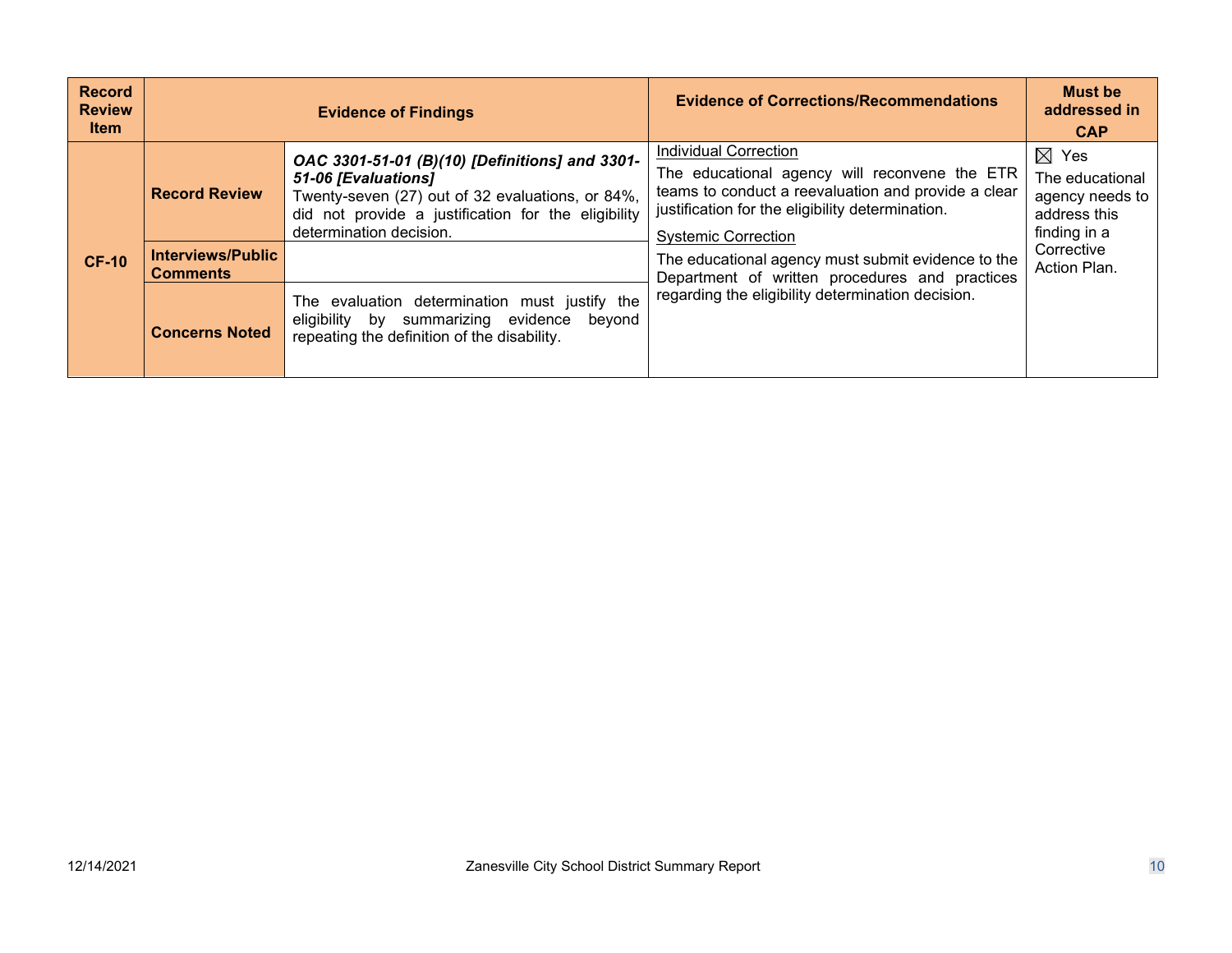## **Component 2: Delivery of Services**

*Each educational agency shall have policies, procedures and practices to ensure that each child with a disability has an IEP that is developed, reviewed, and revised in a meeting and implemented in accordance with 300.320 through 300.324.*

| <b>Record</b><br><b>Review</b><br><b>Item</b> |                                             | <b>Evidence of Findings</b>                                                                                                                                                                                                                                                                                                                                                                                                                                                                                                                                                                                                                                                                                                                                                                                                                                                                                                                                                                                                                                                                                                                                                                                                        | <b>Evidence of Correction/Recommendations</b>                                                                                                                                                                                                                                                                                                                                                                                                                                                                                                                                                                                                                                                                                                                                                                                                                                                                                       | <b>Must be</b><br>addressed in<br><b>CAP</b>                                                                        |
|-----------------------------------------------|---------------------------------------------|------------------------------------------------------------------------------------------------------------------------------------------------------------------------------------------------------------------------------------------------------------------------------------------------------------------------------------------------------------------------------------------------------------------------------------------------------------------------------------------------------------------------------------------------------------------------------------------------------------------------------------------------------------------------------------------------------------------------------------------------------------------------------------------------------------------------------------------------------------------------------------------------------------------------------------------------------------------------------------------------------------------------------------------------------------------------------------------------------------------------------------------------------------------------------------------------------------------------------------|-------------------------------------------------------------------------------------------------------------------------------------------------------------------------------------------------------------------------------------------------------------------------------------------------------------------------------------------------------------------------------------------------------------------------------------------------------------------------------------------------------------------------------------------------------------------------------------------------------------------------------------------------------------------------------------------------------------------------------------------------------------------------------------------------------------------------------------------------------------------------------------------------------------------------------------|---------------------------------------------------------------------------------------------------------------------|
| <b>DS-1</b>                                   | <b>Record Review</b>                        | <b>SPP Indicator 13</b><br>34 CFR 300.320(b) [Transition services]<br>OAC 3301-51-07 (H)(2) [Definition of<br>individualized education program]<br>Six out of eight applicable IEPs reviewed, or 75%,<br>did not show evidence that the postsecondary<br>transition plan met all eight required elements of<br>the IDEA for the student, specifically in the<br>following area(s):<br>1. There<br>appropriate<br>are<br>measurable<br>postsecondary goal(s).<br>2. The postsecondary goals are updated<br>annually.<br>3. The postsecondary goals were based on<br>Age-Appropriate Transition Assessment<br>(AATA).<br>4. There are transition services that will<br>reasonably enable the student to meet the<br>postsecondary goal(s).<br>5. The transition services include courses of<br>study that will reasonably enable the student<br>to meet the postsecondary goal(s).<br>6. The annual goal(s) are related to the<br>student's transition service needs.<br>7. There is evidence the student was invited to<br>the IEP Team Meeting where transition<br>services were discussed.<br>8. When appropriate, there is evidence that a<br>representative of any participating agency<br>was invited to the IEP Team Meeting. | <b>Individual Correction</b><br>The educational agency must reconvene the teams to<br>review and correct the postsecondary transition plan<br>for the IEPs identified as noncompliant or provide<br>documentation of the student's withdrawal date from<br>the educational agency.<br><b>Systemic Correction</b><br>The educational agency must submit evidence to the<br>Department of written procedures and practices<br>regarding transition services.<br>Opportunities for Improvement<br>There is an opportunity for Zanesville City Schools to<br>improve their Transition Planning by better connecting<br>student's PINS to student's Postsecondary Education,<br>Competitive Employment and Independent Living<br>goals.<br>It is recommended training be provided to all ETR and<br>IEP members responsible for assessing and writing<br>transition plans to ensure they are compliant and<br>beneficial to the student. | $\boxtimes$ Yes<br>The educational<br>agency needs to<br>address this<br>finding in a<br>Corrective<br>Action Plan. |
|                                               | <b>Interviews/Public</b><br><b>Comments</b> |                                                                                                                                                                                                                                                                                                                                                                                                                                                                                                                                                                                                                                                                                                                                                                                                                                                                                                                                                                                                                                                                                                                                                                                                                                    |                                                                                                                                                                                                                                                                                                                                                                                                                                                                                                                                                                                                                                                                                                                                                                                                                                                                                                                                     |                                                                                                                     |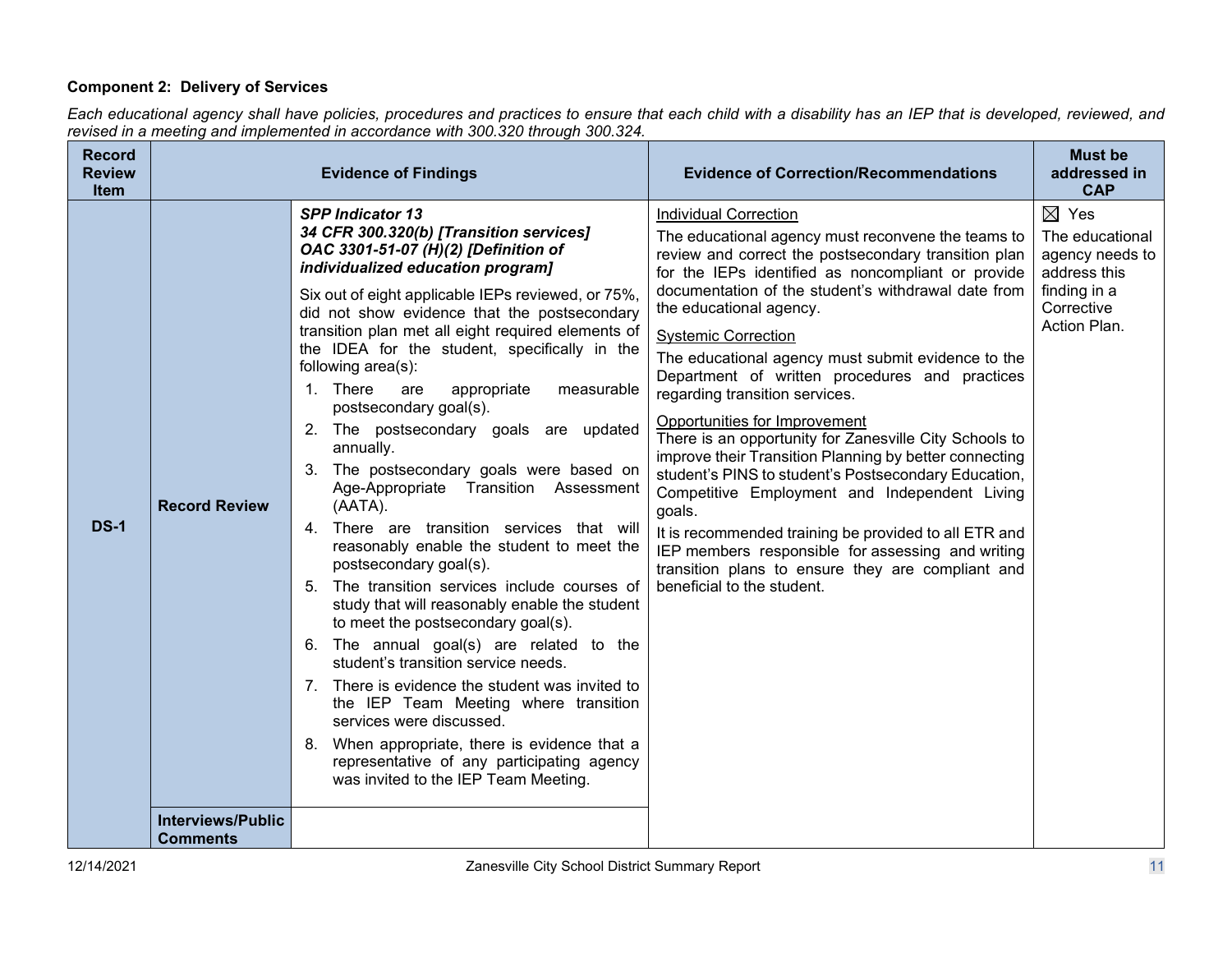| <b>Record</b><br><b>Review</b><br><b>Item</b> |                                             | <b>Evidence of Findings</b>                                                                                                                                                                                                                                                                                                                                                                                                                                                                                                                                                                                                                                  | <b>Evidence of Correction/Recommendations</b>                                                                                                                                                                                                                                                                                                                                                                                                        | <b>Must be</b><br>addressed in<br><b>CAP</b>                                                                        |
|-----------------------------------------------|---------------------------------------------|--------------------------------------------------------------------------------------------------------------------------------------------------------------------------------------------------------------------------------------------------------------------------------------------------------------------------------------------------------------------------------------------------------------------------------------------------------------------------------------------------------------------------------------------------------------------------------------------------------------------------------------------------------------|------------------------------------------------------------------------------------------------------------------------------------------------------------------------------------------------------------------------------------------------------------------------------------------------------------------------------------------------------------------------------------------------------------------------------------------------------|---------------------------------------------------------------------------------------------------------------------|
|                                               | <b>Concerns Noted</b>                       | Students must be invited to attend their own IEP<br>meeting when transition planning is being<br>considered, starting at age 14 or younger, if<br>appropriate.<br>In addition, transition services were often generic<br>in nature and not developed to address individual<br>student needs as identified in the AATA. The<br>phrase, "provided an opportunity for", is not<br>appropriate for transition services.<br>Several Transition Plans did contain the student's<br>Preferences, Interests, Needs and Strengths<br>(PINS) that were gathered from appropriate<br>AATAs. However, they appeared to be the same<br>for all three postsecondary goals. |                                                                                                                                                                                                                                                                                                                                                                                                                                                      |                                                                                                                     |
|                                               | <b>Record Review</b>                        | 34 CFR 300.320(a)(1) [Definition of<br>individualized education program]<br>Twenty-four (24) out of 32 IEPs, or 75%, did not<br>contain Present Levels of Academic Achievement<br>and Functional Performance (PLOP) that<br>addressed the needs of the student.                                                                                                                                                                                                                                                                                                                                                                                              | <b>Individual Correction</b><br>The educational agency must reconvene the IEP<br>teams of the IEPs identified as noncompliant to review<br>and amend the PLOP related to each goal to include:<br>Summary of current daily academic/ behavior<br>and/ or functional performance (strengths and<br>needs) compared to expected grade level<br>standards in order to provide a frame of                                                                | $\boxtimes$ Yes<br>The educational<br>agency needs to<br>address this<br>finding in a<br>Corrective<br>Action Plan. |
|                                               | <b>Interviews/Public</b><br><b>Comments</b> |                                                                                                                                                                                                                                                                                                                                                                                                                                                                                                                                                                                                                                                              | reference;<br>PLOP must relate to the goal measurement                                                                                                                                                                                                                                                                                                                                                                                               |                                                                                                                     |
| <b>DS-2</b>                                   | <b>Concerns Noted</b>                       | The Present Levels of Performance in the IEPs<br>reviewed were inconsistent in quality and content.<br>Measurable baseline data were missing in many<br>cases. Often, the Present Levels of Performance<br>did not relate to the annual goal.                                                                                                                                                                                                                                                                                                                                                                                                                | Baseline data provided for developing a<br>measurable goal.<br><b>Systemic Correction</b><br>The educational agency must submit evidence to the<br>Department of written procedures and practices<br>regarding the review of current academic/functional<br>data when writing IEPs.<br>Opportunities for Improvement<br>An internal monitoring and review system would be<br>very helpful to promote compliance in present levels<br>of performance. |                                                                                                                     |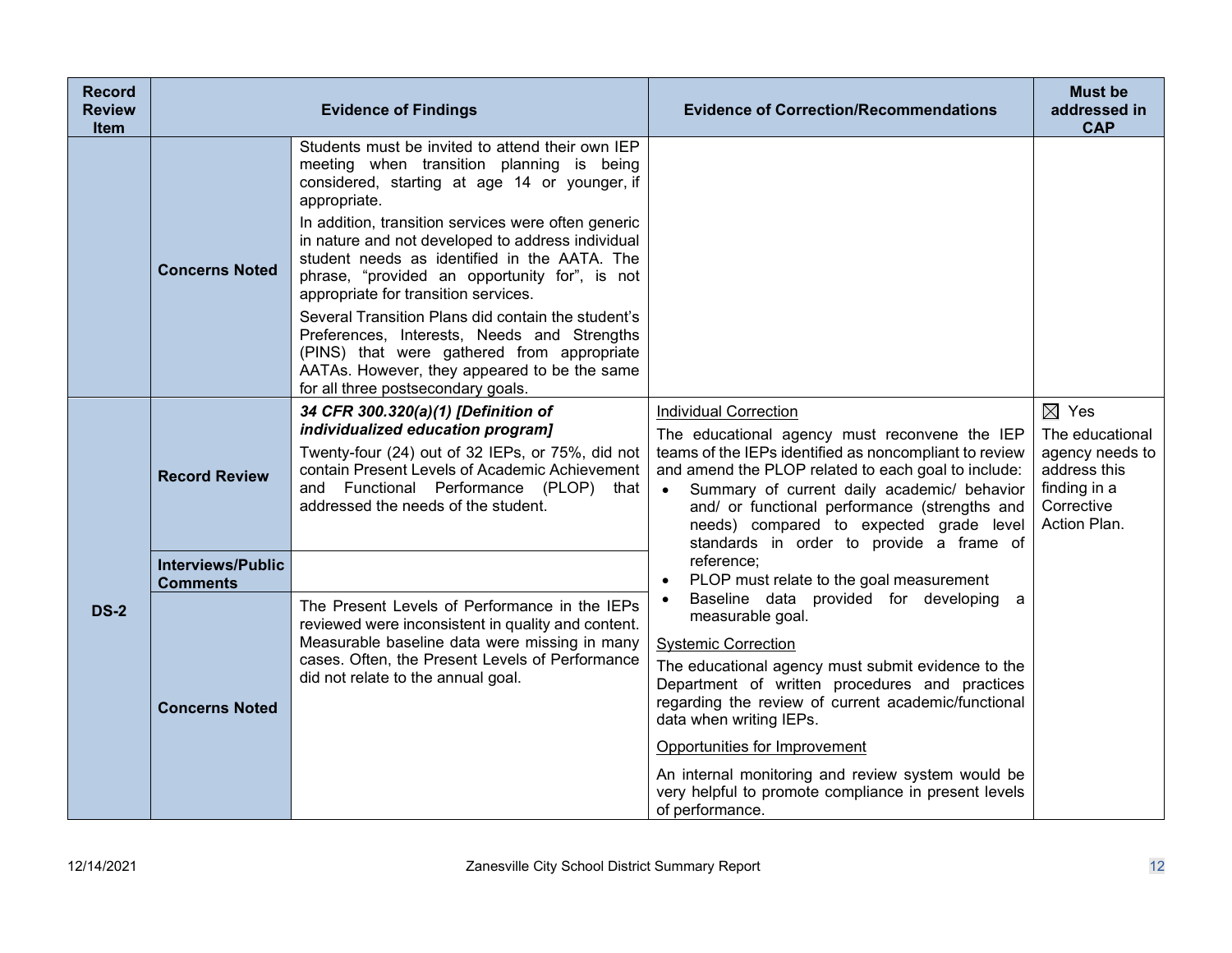| <b>Record</b><br><b>Review</b><br><b>Item</b> |                                             | <b>Evidence of Findings</b>                                                                                                                                                                 | <b>Evidence of Correction/Recommendations</b>                                                                                                                                                                                                                                           | <b>Must be</b><br>addressed in<br><b>CAP</b>                          |
|-----------------------------------------------|---------------------------------------------|---------------------------------------------------------------------------------------------------------------------------------------------------------------------------------------------|-----------------------------------------------------------------------------------------------------------------------------------------------------------------------------------------------------------------------------------------------------------------------------------------|-----------------------------------------------------------------------|
|                                               |                                             |                                                                                                                                                                                             | Additional training and or professional development<br>should be provided to assist staff members on how to<br>compliantly develop Present Levels of Performance.                                                                                                                       |                                                                       |
| <b>DS-3</b>                                   | <b>Record Review</b>                        | 34 CFR 300.320(a)(2)(i) [Definition of<br>individualized education program]<br>Nineteen (19) out of 32 IEPs, or 59%, did not<br>contain measurable annual goals.                            | Individual Correction<br>The educational agency must reconvene the teams of<br>the IEPs identified as noncompliant to review and<br>amend annual goals to contain the following critical                                                                                                | $\boxtimes$ Yes<br>The educational<br>agency needs to<br>address this |
|                                               | <b>Interviews/Public</b><br><b>Comments</b> | Although most respondents indicated familiarity<br>with the required elements for annual IEP goals,<br>there is still a need for further training and<br>technical assistance in this area. | elements:<br>1. Clearly defined behavior: the specific action the<br>child will be expected to perform.<br>2.<br>The condition (situation, setting or given material)<br>under which the behavior is to be performed.                                                                   | Corrective<br>Action Plan.                                            |
|                                               |                                             | Measurable goals in the IEPs reviewed were<br>inconsistent in quality and content. Often one or<br>more required elements were missing.                                                     | 3.<br>Performance criteria desired: the level the child<br>must demonstrate for mastery and the number of<br>times the child must demonstrate the skill or<br>behavior.                                                                                                                 |                                                                       |
|                                               |                                             |                                                                                                                                                                                             | <b>Systemic Correction</b><br>The educational agency must submit evidence to the<br>Department of written procedures and practices<br>regarding the development of measurable annual IEP<br>goals.                                                                                      |                                                                       |
|                                               |                                             |                                                                                                                                                                                             | Opportunities for Improvement                                                                                                                                                                                                                                                           |                                                                       |
|                                               | <b>Concerns Noted</b>                       |                                                                                                                                                                                             | An internal monitoring and review system would be<br>very helpful to promote compliance in annual IEP<br>goals.                                                                                                                                                                         | finding in a                                                          |
|                                               |                                             |                                                                                                                                                                                             | Additional training and technical assistance for annual<br>IEP goal development are recommended. Focus<br>should be given to a goal statement that is<br>measurable, with the same measurement in the<br>present levels, and can be reported in progress<br>monitoring in the same way. |                                                                       |
|                                               |                                             |                                                                                                                                                                                             |                                                                                                                                                                                                                                                                                         |                                                                       |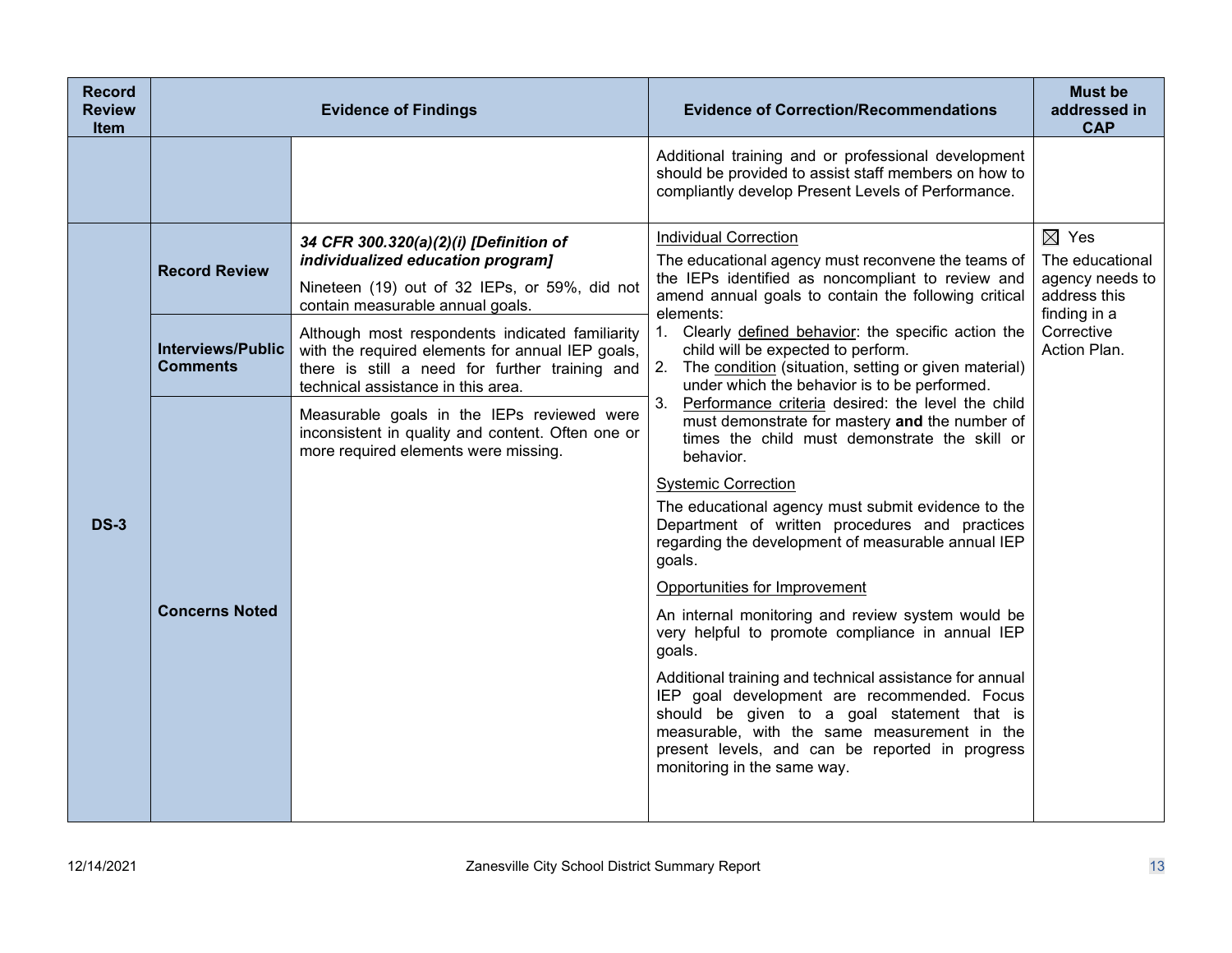| <b>Record</b><br><b>Review</b><br><b>Item</b> |                                             | <b>Evidence of Findings</b>                                                                                                                                                                                                                                                                                                          | <b>Evidence of Correction/Recommendations</b>                                                                                                                                                                                                                                                                                                                                                                                                  | <b>Must be</b><br>addressed in<br><b>CAP</b>                                                                        |
|-----------------------------------------------|---------------------------------------------|--------------------------------------------------------------------------------------------------------------------------------------------------------------------------------------------------------------------------------------------------------------------------------------------------------------------------------------|------------------------------------------------------------------------------------------------------------------------------------------------------------------------------------------------------------------------------------------------------------------------------------------------------------------------------------------------------------------------------------------------------------------------------------------------|---------------------------------------------------------------------------------------------------------------------|
|                                               | <b>Record Review</b>                        | 34 CFR 300.320(a)(2)(i) [Definition of<br>individualized education program]<br>Thirteen (13) out of 32 IEPs, or 41%, did not<br>contain annual goals that address the child's<br>academic area(s) of need.                                                                                                                           | <b>Individual Correction</b><br>The educational agency must reconvene the teams of<br>the IEPs identified as noncompliant to review and<br>amend the IEP. Annual goals must address the<br>academic needs of the child unless the team provides<br>evidence that the goals were prioritized based on the<br>severity of the needs of the child.                                                                                                | $\boxtimes$ Yes<br>The educational<br>agency needs to<br>address this<br>finding in a<br>Corrective<br>Action Plan. |
|                                               | <b>Interviews/Public</b><br><b>Comments</b> |                                                                                                                                                                                                                                                                                                                                      | <b>Systemic Correction</b><br>The educational agency must submit evidence to the                                                                                                                                                                                                                                                                                                                                                               |                                                                                                                     |
| <b>DS-4</b>                                   | <b>Concerns Noted</b>                       | If academic needs were addressed in the ETR as<br>being an area of concern, they must be addressed<br>in the IEP in some capacity. It can either be<br>addressed as a goal, a related service or a<br>statement that indicates the team has prioritized<br>other needs or found that it is not an area of<br>concern at this time.   | Department of written procedures and practices<br>regarding the IEP process of addressing identified<br>academic needs.<br>Opportunities for Improvement<br>It is strongly recommended that the district consider<br>providing additional training and technical assistance<br>for ensuring all academic needs addressed within the<br>ETR are brought over to the IEP as either a goal or<br>addressed within the Profile is recommended.     |                                                                                                                     |
|                                               | <b>Record Review</b>                        | 34 CFR 300.320(a)(2)(i) [Definition of<br>individualized education]<br>Ten out of 23 applicable IEPs reviewed, or 43%,<br>did not contain annual goals that address the<br>child's functional area(s) of need.                                                                                                                       | <b>Individual Correction</b><br>The educational agency must reconvene the teams of<br>the IEPs identified as noncompliant to review and<br>amend the IEP. Annual goals must address the<br>functional needs of the child unless the team provides<br>evidence that the goals were prioritized based on the<br>severity of the needs of the child.                                                                                              | $\boxtimes$ Yes<br>The educational<br>agency needs to<br>address this<br>finding in a<br>Corrective<br>Action Plan. |
|                                               | <b>Interviews/Public</b><br><b>Comments</b> |                                                                                                                                                                                                                                                                                                                                      | <b>Systemic Correction</b><br>The educational agency must submit evidence to the                                                                                                                                                                                                                                                                                                                                                               |                                                                                                                     |
| <b>DS-5</b>                                   | <b>Concerns Noted</b>                       | If functional needs were addressed in the ETR as<br>being an area of concern, they must be addressed<br>in the IEP in some capacity. It can either be<br>addressed as a goal, a related service or a<br>statement that indicates the team has prioritized<br>other needs or found that it is not an area of<br>concern at this time. | Department of written procedures and practices<br>regarding the IEP process of addressing identified<br>functional needs.<br>Opportunities for Improvement<br>It is strongly recommended that the district consider<br>providing additional training and technical assistance<br>for ensuring all functional needs addressed within the<br>ETR are brought over to the IEP as either a goal or<br>addressed within the Profile is recommended. |                                                                                                                     |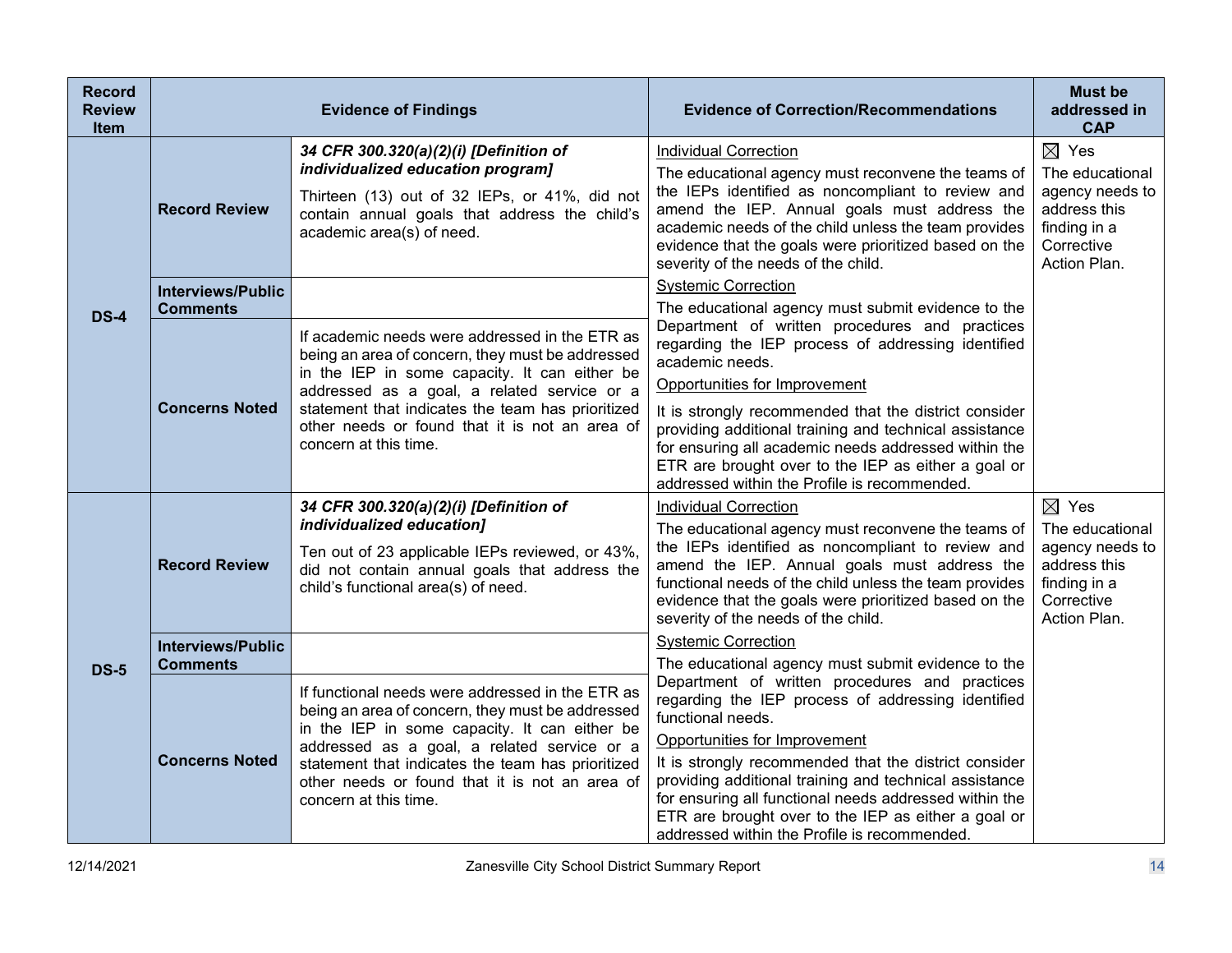| <b>Record</b><br><b>Review</b><br><b>Item</b> |                                             | <b>Evidence of Findings</b>                                                                                                                                                                                                                                                                                                                                     | <b>Evidence of Correction/Recommendations</b>                                                                                                                                                                                                                                                                                                                                                                                          | <b>Must be</b><br>addressed in<br><b>CAP</b>                                                                               |
|-----------------------------------------------|---------------------------------------------|-----------------------------------------------------------------------------------------------------------------------------------------------------------------------------------------------------------------------------------------------------------------------------------------------------------------------------------------------------------------|----------------------------------------------------------------------------------------------------------------------------------------------------------------------------------------------------------------------------------------------------------------------------------------------------------------------------------------------------------------------------------------------------------------------------------------|----------------------------------------------------------------------------------------------------------------------------|
|                                               | <b>Record Review</b>                        | 34 CFR 300.320(a)(4) [Definition of<br>individualized education program]<br>OAC 3301-51-07 (H)(1)(e)(i) [Definition of IEP]<br>Eighteen (18) out of 32 IEPs, or 56%, did not<br>contain a statement of Specially Designed<br>Instruction (SDI) including related services that<br>addresses the individual needs of the child and<br>supports the annual goals. | <b>Individual Correction</b><br>The educational agency must reconvene the teams of<br>the IEPs identified as noncompliant to review and<br>amend the specially designed instruction, as<br>appropriate, to address the needs of the child.<br><b>Systemic Correction</b><br>The educational agency must submit evidence to the<br>Department of written procedures and practices<br>regarding the IEP process of determining specially | $\boxtimes$ Yes<br>The educational<br>agency needs to<br>address this<br>finding in a<br>Corrective<br>Action Plan.        |
| <b>DS-6</b>                                   | <b>Interviews/Public</b><br><b>Comments</b> |                                                                                                                                                                                                                                                                                                                                                                 | designed instruction.<br>Opportunities for Improvement                                                                                                                                                                                                                                                                                                                                                                                 |                                                                                                                            |
|                                               | <b>Concerns Noted</b>                       | At times, SDI lacked the specificity required to<br>address individual needs(s) described in the<br>present levels and goal statements.                                                                                                                                                                                                                         | It is strongly recommended that the district consider<br>additional training and technical assistance focused<br>on individualizing Specially Designed Instruction that<br>reflect the specific academic or functional needs<br>described in the corresponding present levels and<br>goals.                                                                                                                                            |                                                                                                                            |
| <b>DS-7</b>                                   | <b>Record Review</b>                        | 34 CFR 300.320(a)(7) [Definition of<br>individualized education program]<br>OAC 3301-51-07 (H)(1)(i) [Definition of IEP]<br>Eight out of 32 IEPs, or 25%, did not indicate the<br>specific location where the specially designed<br>instruction will be provided.                                                                                               | <b>Individual Correction</b><br>The educational agency must reconvene the teams of<br>the IEPs identified as noncompliant to review and<br>amend the location where the specially designed<br>instruction will be provided.<br><b>Systemic Correction</b><br>The educational agency must submit evidence to the                                                                                                                        | $\boxtimes$ No<br>The educational<br>agency does not<br>need to address<br>this finding in a<br>Corrective<br>Action Plan. |
|                                               | <b>Interviews/Public</b><br><b>Comments</b> |                                                                                                                                                                                                                                                                                                                                                                 | Department of written procedures and practices<br>regarding the IEP process of determining the location                                                                                                                                                                                                                                                                                                                                |                                                                                                                            |
|                                               | <b>Concerns Noted</b>                       |                                                                                                                                                                                                                                                                                                                                                                 | where specially designed instruction will occur.                                                                                                                                                                                                                                                                                                                                                                                       |                                                                                                                            |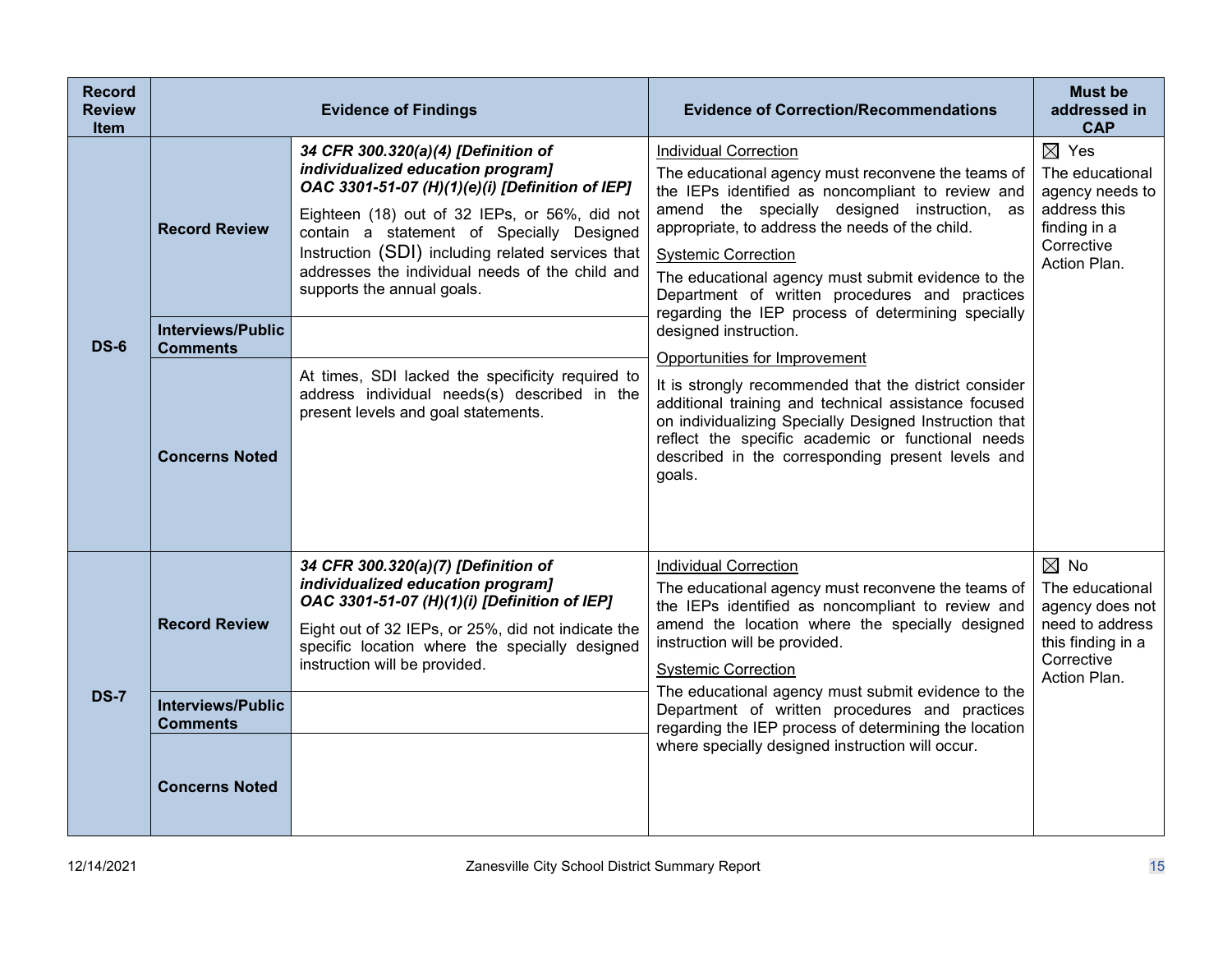| <b>Record</b><br><b>Review</b><br><b>Item</b> |                                                                     | <b>Evidence of Findings</b>                                                                                                                                                                                                                                                                                             | <b>Evidence of Correction/Recommendations</b>                                                                                                                                                                                                                                                                                                                                                                                                                                                  | <b>Must be</b><br>addressed in<br><b>CAP</b>                                                                               |
|-----------------------------------------------|---------------------------------------------------------------------|-------------------------------------------------------------------------------------------------------------------------------------------------------------------------------------------------------------------------------------------------------------------------------------------------------------------------|------------------------------------------------------------------------------------------------------------------------------------------------------------------------------------------------------------------------------------------------------------------------------------------------------------------------------------------------------------------------------------------------------------------------------------------------------------------------------------------------|----------------------------------------------------------------------------------------------------------------------------|
| <b>DS-8</b>                                   | <b>Record Review</b><br><b>Interviews/Public</b><br><b>Comments</b> | 34 CFR 300.320(a)(7) [Definition of<br>individualized education program]<br>OAC 3301-51-07 (H)(1)(i) [Definition of IEP]<br>Five out of 32 IEPs, or 16%, did not indicate the<br>amount of time and frequency of the specially<br>designed instruction.                                                                 | <b>Individual Correction</b><br>The educational agency must reconvene the teams of<br>the IEPs identified as noncompliant to review and<br>amend the amount of time and frequency of the<br>specially designed instruction.<br><b>Systemic Correction</b><br>The educational agency must submit evidence to the<br>Department of written procedures and practices<br>regarding the IEP process of determining the amount<br>and frequency of specially designed instruction to be<br>provided. | $\boxtimes$ No<br>The educational<br>agency does not<br>need to address<br>this finding in a<br>Corrective<br>Action Plan. |
|                                               | <b>Concerns Noted</b>                                               |                                                                                                                                                                                                                                                                                                                         |                                                                                                                                                                                                                                                                                                                                                                                                                                                                                                |                                                                                                                            |
| <b>DS-9</b>                                   | <b>Record Review</b>                                                | 34 CFR 300.324(a)(2)(v) [Development of IEP]<br>OAC 3301-51-01(B)(3) [Applicability of<br>requirements and definitions]<br>Five out of seven applicable IEPs reviewed, or<br>71%, did not identify assistive technology to<br>enable the child to be involved and make progress<br>in the general education curriculum. | <b>Individual Correction</b><br>The educational agency must reconvene the teams of<br>the IEPs identified as noncompliant to review assistive<br>technology and/or services that would directly assist<br>the child with a disability to increase, maintain, or<br>improve their functional capabilities and include them<br>on the IEP.<br><b>Systemic Correction</b><br>The educational agency must submit evidence to the                                                                   | $\boxtimes$ Yes<br>The educational<br>agency needs to<br>address this<br>finding in a<br>Corrective<br>Action Plan.        |
|                                               | <b>Interviews/Public</b><br><b>Comments</b>                         |                                                                                                                                                                                                                                                                                                                         | Department of written procedures and practices<br>regarding assistive technology.                                                                                                                                                                                                                                                                                                                                                                                                              |                                                                                                                            |
|                                               | <b>Concerns Noted</b>                                               | Assistive technology mentioned in the ETR as a<br>need or mentioned within measurable goals must<br>be identified in Section 7 under Assistive<br>Technology. Phrases like "as needed," "may<br>need" and "at teacher's discretion" are not<br>acceptable in describing assistive technology.                           |                                                                                                                                                                                                                                                                                                                                                                                                                                                                                                |                                                                                                                            |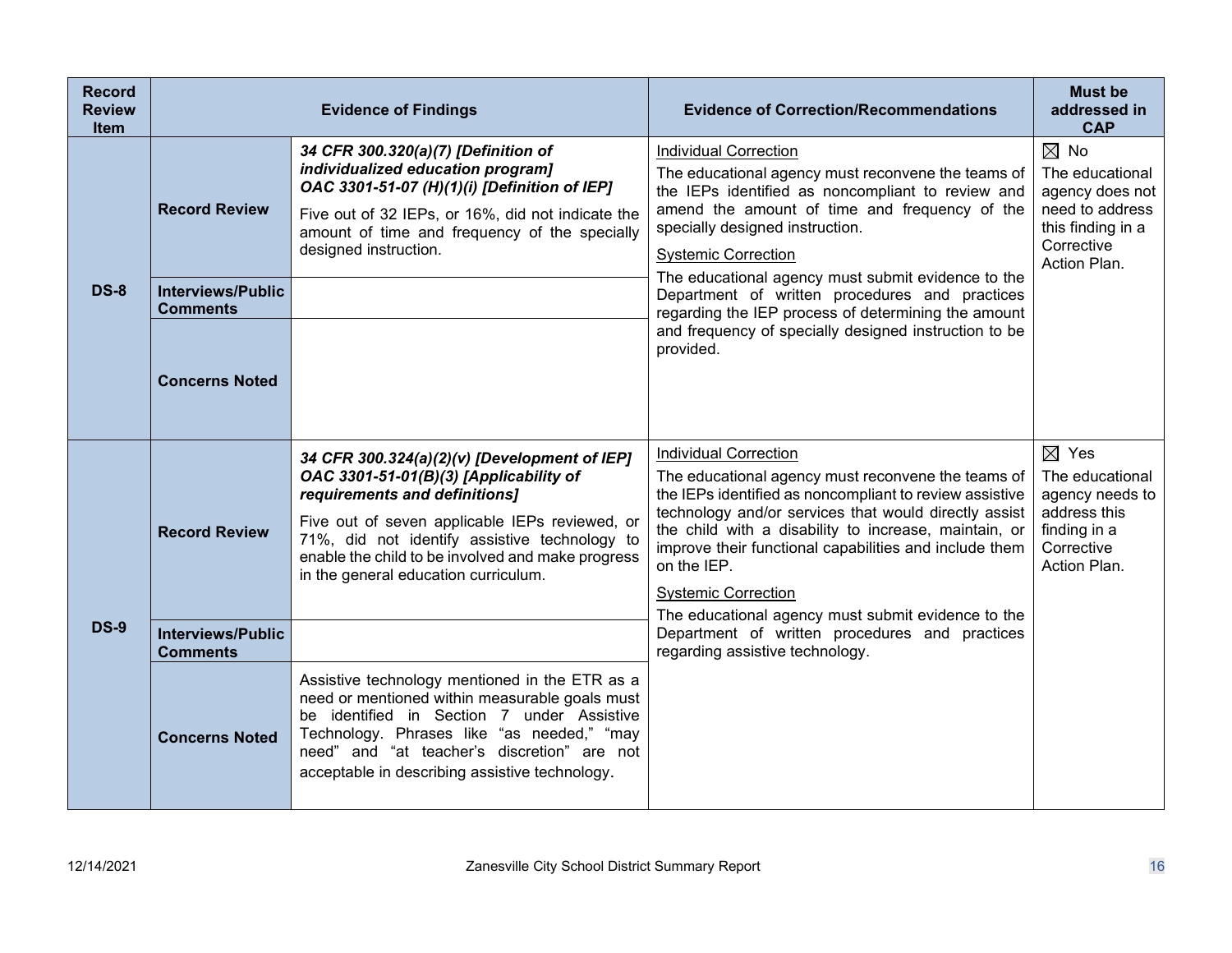| <b>Record</b><br><b>Review</b><br><b>Item</b> | <b>Evidence of Findings</b>                                          |                                                                                                                                                                                                                                                                                                                  | <b>Evidence of Correction/Recommendations</b>                                                                                                                                                                                                                                                                                                                              | <b>Must be</b><br>addressed in<br><b>CAP</b>                                                                               |
|-----------------------------------------------|----------------------------------------------------------------------|------------------------------------------------------------------------------------------------------------------------------------------------------------------------------------------------------------------------------------------------------------------------------------------------------------------|----------------------------------------------------------------------------------------------------------------------------------------------------------------------------------------------------------------------------------------------------------------------------------------------------------------------------------------------------------------------------|----------------------------------------------------------------------------------------------------------------------------|
| <b>DS-10</b>                                  | <b>Record Review</b>                                                 | 34 CFR 300.320(a)(6)(i) [Definition of<br>individualized education]<br>OAC 3301-51-07 (H)(1)(g) [Definition of IEP]<br>Twenty-nine (29) out of 32 IEPs, or 91%, did not<br>identify accommodations provided to enable the<br>child to be involved and make progress in the<br>general education curriculum.      | <b>Individual Correction</b><br>The educational agency must reconvene the teams of<br>the IEPs identified as noncompliant to review the<br>accommodations that would directly assist the child to<br>access the course content without altering the scope<br>or complexity of the information taught and include<br>them on the IEP.<br><b>Systemic Correction</b>         | $\boxtimes$ Yes<br>The educational<br>agency needs to<br>address this<br>finding in a<br>Corrective<br>Action Plan.        |
|                                               | <b>Interviews/Public</b><br><b>Comments</b>                          | Staff indicated during interview sessions they<br>really had a hard time distinguishing between the<br>differences between accommodations<br>and<br>modifications and when and how to implement<br>them.                                                                                                         | The educational agency must submit evidence to the<br>Department of written procedures and practices<br>regarding accommodations.<br>Opportunities for Improvement<br>Training from SSTs as well as an internal monitoring<br>review system would be very helpful to promote                                                                                               |                                                                                                                            |
|                                               | <b>Concerns Noted</b>                                                | IEP accommodations listed were not explained<br>regarding<br>conditions and extent of the<br>accommodation. Phrases like "as needed" and<br>"may need" are not acceptable in describing<br>accommodations. Accommodations cannot be the<br>choice of the teacher or the student.                                 | compliance in the areas of accommodations.<br>Providing Professional Development by the SST in the<br>areas of Modifications versus Accommodations would<br>greatly benefit all Zanesville City School District staff<br>members.                                                                                                                                          |                                                                                                                            |
| <b>DS-11</b>                                  | <b>Record Review</b>                                                 | 34 CFR 300.320(a)(4) [Definition of<br>individualized education program]<br>OAC 3301-51-07 (H)(1)(e) [Definition of IEP]<br>One out of seven applicable IEPs reviewed, or<br>14%, did not identify modifications to enable the<br>child to be involved and make progress in the<br>general education curriculum. | <b>Individual Correction</b><br>The educational agency must reconvene the teams of<br>the IEPs identified as noncompliant to review the<br>modifications that would alter the amount or<br>complexity of grade-level materials and would enable<br>the child to be involved and make progress in the<br>general education curriculum and include them in the<br><b>IEP</b> | $\boxtimes$ No<br>The educational<br>agency does not<br>need to address<br>this finding in a<br>Corrective<br>Action Plan. |
|                                               | <b>Interviews/Public</b><br><b>Comments</b><br><b>Concerns Noted</b> |                                                                                                                                                                                                                                                                                                                  | <b>Systemic Correction</b><br>The educational agency must submit evidence to the<br>Department of written procedures and practices<br>regarding modifications.                                                                                                                                                                                                             |                                                                                                                            |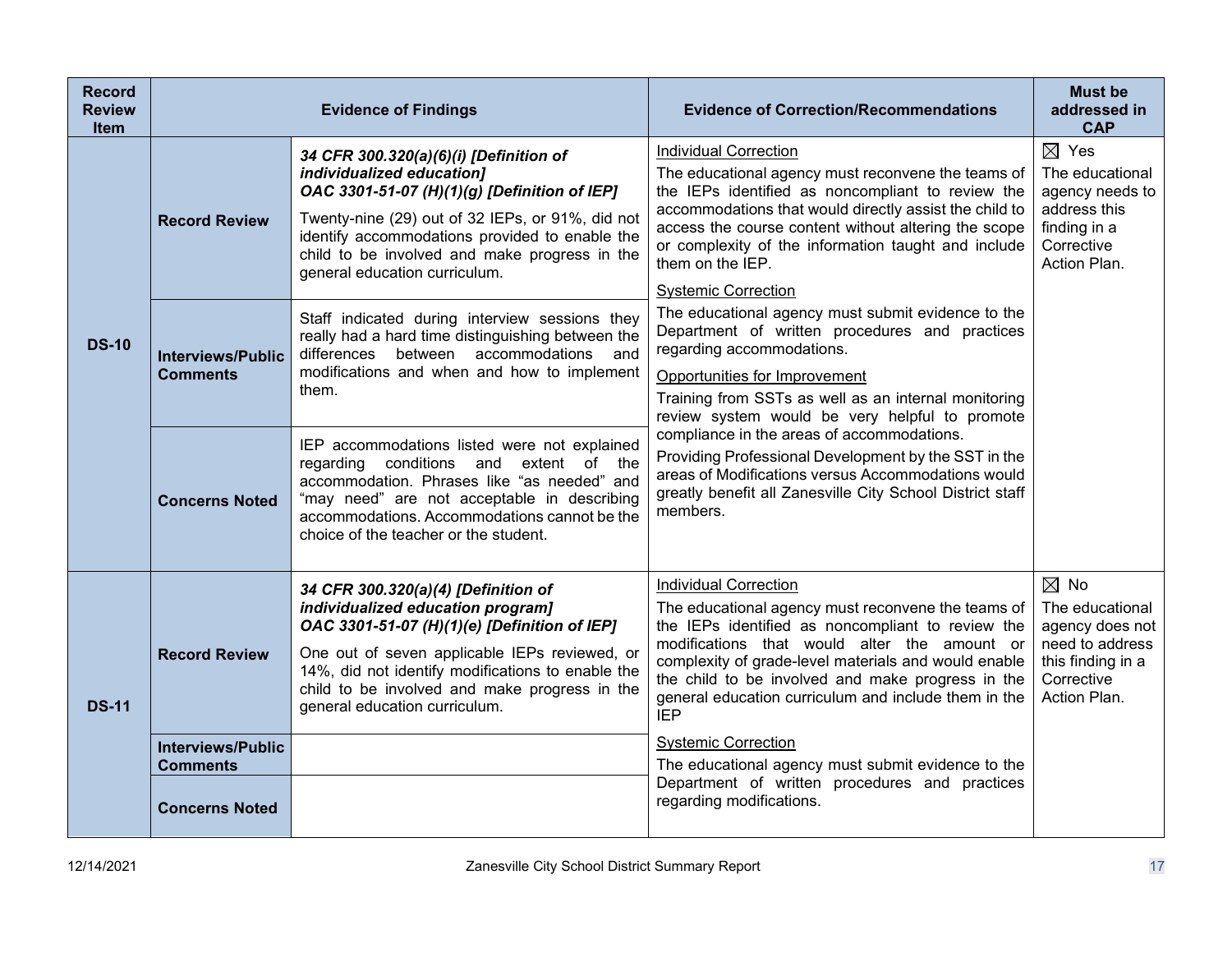| <b>Record</b><br><b>Review</b><br><b>Item</b> | <b>Evidence of Findings</b>                 |                                                                                                                                                                                                                                                                                                                                                                                                                                                                                                  | <b>Evidence of Correction/Recommendations</b>                                                                                                                                              | <b>Must be</b><br>addressed in<br><b>CAP</b>                                                        |
|-----------------------------------------------|---------------------------------------------|--------------------------------------------------------------------------------------------------------------------------------------------------------------------------------------------------------------------------------------------------------------------------------------------------------------------------------------------------------------------------------------------------------------------------------------------------------------------------------------------------|--------------------------------------------------------------------------------------------------------------------------------------------------------------------------------------------|-----------------------------------------------------------------------------------------------------|
| <b>DS-12</b>                                  | <b>Record Review</b>                        | 34 CFR 300.320(a)(4) [Definition of<br>individualized education program]<br>OAC 3301-51-07 (H)(1)(e) [Definition of IEP]<br>All applicable IEPs reviewed identified supports<br>for school personnel to enable the child to be<br>involved and make progress in the general<br>education curriculum.                                                                                                                                                                                             | Individual Correction<br><b>NA</b><br><b>Systemic Correction</b><br>NA.                                                                                                                    | $\boxtimes$ NA                                                                                      |
|                                               | <b>Interviews/Public</b><br><b>Comments</b> |                                                                                                                                                                                                                                                                                                                                                                                                                                                                                                  |                                                                                                                                                                                            |                                                                                                     |
|                                               | <b>Concerns Noted</b>                       |                                                                                                                                                                                                                                                                                                                                                                                                                                                                                                  |                                                                                                                                                                                            |                                                                                                     |
| <b>DS-13</b>                                  | <b>Record Review</b>                        | OAC 3301-51-07 (H)(1)(h)(ii) [Definition of IEP]<br>All applicable student records reviewed have a<br>justification statement explaining why the student<br>cannot participate in the regular assessment and<br>why the alternate assessment is appropriate for<br>the student.                                                                                                                                                                                                                  | <b>Individual Correction</b><br><b>NA</b><br><b>Systemic Correction</b><br><b>NA</b>                                                                                                       | $\boxtimes$ NA                                                                                      |
|                                               | <b>Interviews/Public</b><br><b>Comments</b> |                                                                                                                                                                                                                                                                                                                                                                                                                                                                                                  |                                                                                                                                                                                            |                                                                                                     |
|                                               | <b>Concerns Noted</b>                       |                                                                                                                                                                                                                                                                                                                                                                                                                                                                                                  |                                                                                                                                                                                            |                                                                                                     |
| <b>DS-14</b>                                  | <b>Record Review</b>                        | OAC 3301-51-07(L)(2) [Development, review<br>and revision of IEP]<br>Twelve (12) out of 32 student records, or 38%, did<br>not show evidence of progress reporting data<br>collected and analyzed to monitor performance on<br>each goal.                                                                                                                                                                                                                                                        | <b>Individual Correction</b><br>None<br><b>Systemic Correction</b><br>The educational agency must submit evidence to the<br>Department of written procedures and practices                 | $\boxtimes$ Yes<br>The educational<br>agency needs to<br>address this<br>finding in a<br>Corrective |
|                                               | <b>Interviews/Public</b><br><b>Comments</b> |                                                                                                                                                                                                                                                                                                                                                                                                                                                                                                  | regarding measurable annual goals and services<br>consistent with progress made.                                                                                                           | Action Plan.                                                                                        |
|                                               | <b>Concerns Noted</b>                       | Even though progress data was being gathered<br>and reported, it must be recorded using the same<br>performance criteria defined in the annual<br>measurable goal. Progress Reports on annual<br>measurable goals must be provided to parents of<br>a child with a disability at least as often as report<br>cards are issued to all children. If the district<br>provides interim reports to all children, progress<br>reports must be provided to all parents of a child<br>with a disability. | Opportunities for Improvement<br>Training from SSTs as well as an internal monitoring<br>review system would be very helpful to promote<br>compliance in the areas of progress monitoring. |                                                                                                     |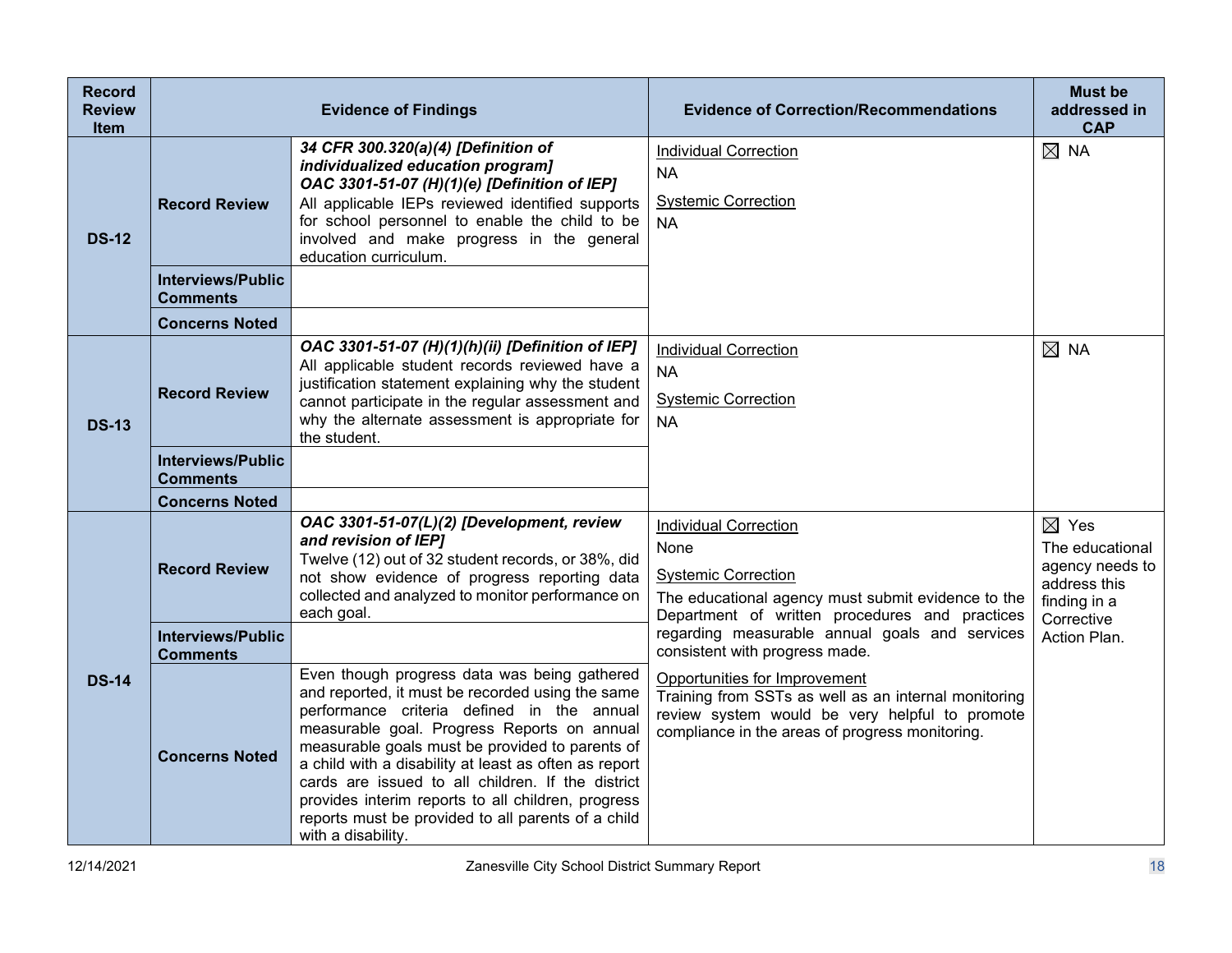| <b>Record</b><br><b>Review</b><br><b>Item</b> | <b>Evidence of Findings</b>                      |                                                                                                                                                                                                                                                                                                                                                                                                     | <b>Evidence of Correction/Recommendations</b>                                                                                                                                                                                                                                                                                                                                                                                                                                                                                                                                                                                                                                                                                                                                                                                                                                                                                                                           | <b>Must be</b><br>addressed in<br><b>CAP</b>                                                                               |
|-----------------------------------------------|--------------------------------------------------|-----------------------------------------------------------------------------------------------------------------------------------------------------------------------------------------------------------------------------------------------------------------------------------------------------------------------------------------------------------------------------------------------------|-------------------------------------------------------------------------------------------------------------------------------------------------------------------------------------------------------------------------------------------------------------------------------------------------------------------------------------------------------------------------------------------------------------------------------------------------------------------------------------------------------------------------------------------------------------------------------------------------------------------------------------------------------------------------------------------------------------------------------------------------------------------------------------------------------------------------------------------------------------------------------------------------------------------------------------------------------------------------|----------------------------------------------------------------------------------------------------------------------------|
| <b>DS-15</b>                                  | <b>Record Review</b><br><b>Interviews/Public</b> | OAC 3301-51-07(L) [Development, review and<br>revision of IEP]<br>Eight out of 15 applicable IEPs reviewed, or 53%,<br>did not show evidence that revisions were made<br>based on data indicating changes in student<br>needs or abilities.                                                                                                                                                         | <b>Individual Correction</b><br>The educational agency must reconvene the teams to<br>review and amend the IEPs to reflect changes made<br>based on current needs or abilities.<br><b>Systemic Correction</b><br>The educational agency must submit evidence to the<br>Department of written procedures and practices<br>regarding using data to revise IEPs based on changes                                                                                                                                                                                                                                                                                                                                                                                                                                                                                                                                                                                           | $\boxtimes$ Yes<br>The educational<br>agency needs to<br>address this<br>finding in a<br>Corrective<br>Action Plan.        |
|                                               | <b>Comments</b><br><b>Concerns Noted</b>         | When an ETR is completed before an IEP expires,<br>the IEP team will need to review the current IEP<br>to ensure it still meets all the needs addressed<br>within that new ETR. This can be done with a<br>statement in the profile section of the IEP, or the<br>IEP can be amended to reflect any new changes.                                                                                    | in student needs or abilities.<br>Opportunities for Improvement<br>Creating a district process for adopting ETRs and IEPs<br>from other districts and other states would provide<br>Zanesville with a procedure ensuring that services<br>indicated on those adopted IEPs are being<br>considered, provided or amended, thus avoiding any<br>possible FAPE violations.                                                                                                                                                                                                                                                                                                                                                                                                                                                                                                                                                                                                  |                                                                                                                            |
|                                               | <b>Record Review</b>                             | 34 CFR 300.321(5) [IEP team]<br>OAC 3301-51-07(I) [IEP team]<br>Eight out of 32 IEPs, or 25%, did not indicate that<br>the IEP Team included a group of qualified<br>professionals.                                                                                                                                                                                                                 | <b>Individual Correction</b><br>For the IEPs identified as noncompliant, the<br>educational agency must:<br>Provide documentation that the parent was<br>informed prior to the IEP meeting that the person<br>qualified to interpret the instructional implications<br>of evaluation results would not participate in the<br>meeting, and<br>Provide a written excuse signed by the parents<br>and the educational agency that allowed the<br>person qualified to interpret the instructional<br>implications of evaluation results not to be in<br>attendance at the IEP meeting, or<br>Reconvene the IEP team to review the IEP with all<br>$\bullet$<br>required members present.<br><b>Systemic Correction</b><br>The educational agency must submit evidence to the<br>Department of written procedures and practices<br>regarding the involvement of people qualified to<br>interpret the instructional implications of evaluation<br>results in the IEP process. | $\boxtimes$ No<br>The educational<br>agency does not<br>need to address<br>this finding in a<br>Corrective<br>Action Plan. |
|                                               | <b>Interviews/Public</b><br><b>Comments</b>      |                                                                                                                                                                                                                                                                                                                                                                                                     |                                                                                                                                                                                                                                                                                                                                                                                                                                                                                                                                                                                                                                                                                                                                                                                                                                                                                                                                                                         |                                                                                                                            |
| <b>DS-16</b>                                  | <b>Concerns Noted</b>                            | Several IEPs had statements, "Parent agreed via<br>a phone or video conference" but did not provide<br>any evidence of such parent participation.<br>Districts must provide evidence of this type of<br>participation using a PR-01, OP-09 as well as later<br>obtaining/receiving the actual signatures. This can<br>be carried out by emails, texts, photos and/or<br>mailing of signature pages. |                                                                                                                                                                                                                                                                                                                                                                                                                                                                                                                                                                                                                                                                                                                                                                                                                                                                                                                                                                         |                                                                                                                            |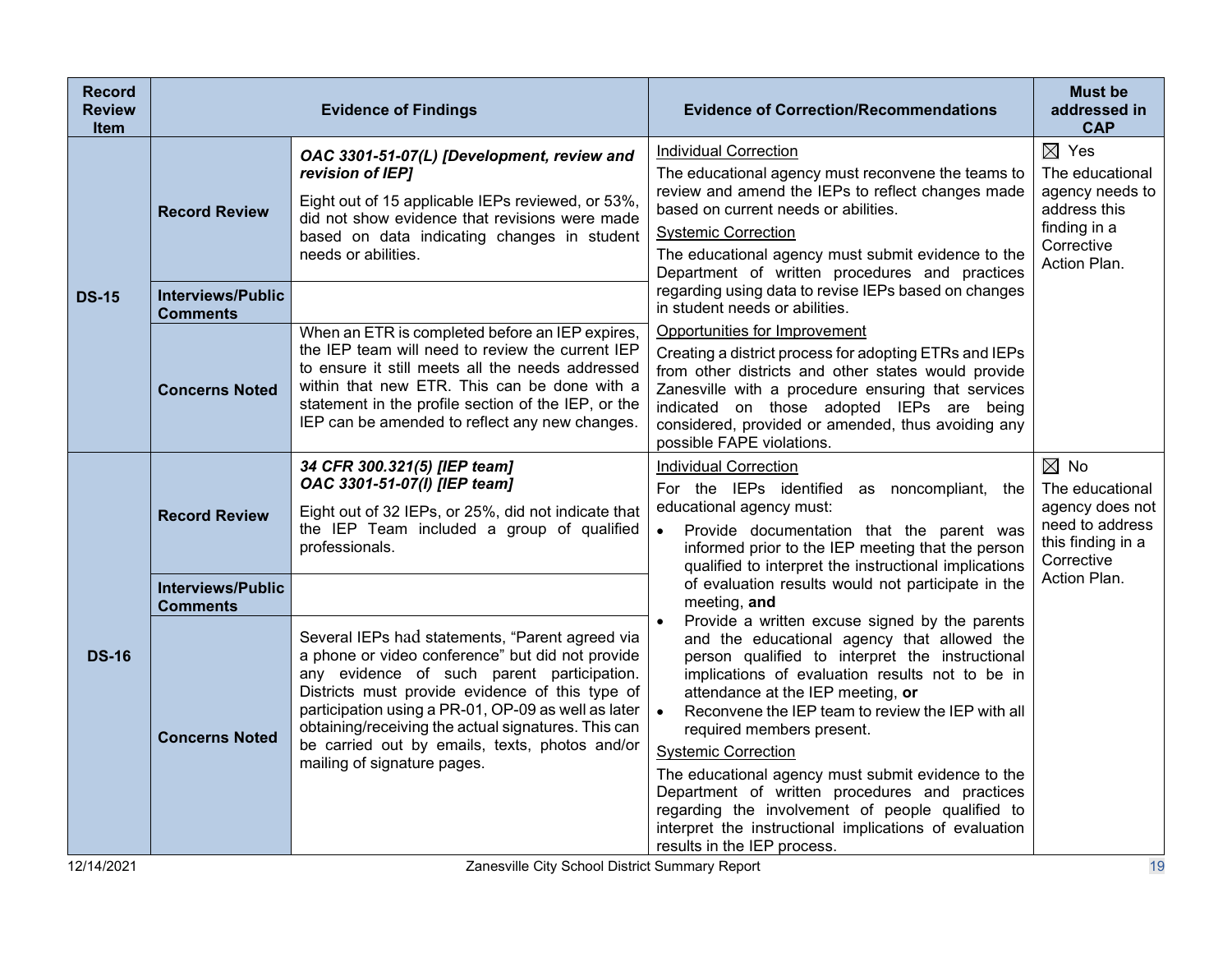## **Component 3: Least Restrictive Environment (LRE) and IEP Alignment**

*Each educational agency shall ensure that to the maximum extent appropriate, children with disabilities, including children in public or nonpublic institutions or other care facilities, are educated with children who are nondisabled; and that a continuum of alternative placements is available to meet the needs of children with disabilities for special education and related services.*

| <b>Record</b><br><b>Review</b><br><b>Item</b> | <b>Evidence of Findings</b> |                                                                                                                                                                                                                                                                                                                                                                                                                     | <b>Evidence of Correction/Recommendations</b>                                                                                                                                                                                                                                                                                                                                                                                                                                                               | <b>Must be</b><br>addressed in<br><b>CAP</b>                                                                        |
|-----------------------------------------------|-----------------------------|---------------------------------------------------------------------------------------------------------------------------------------------------------------------------------------------------------------------------------------------------------------------------------------------------------------------------------------------------------------------------------------------------------------------|-------------------------------------------------------------------------------------------------------------------------------------------------------------------------------------------------------------------------------------------------------------------------------------------------------------------------------------------------------------------------------------------------------------------------------------------------------------------------------------------------------------|---------------------------------------------------------------------------------------------------------------------|
| <b>LRE-1</b>                                  | <b>Record Review</b>        | 34 CFR 300.114 [LRE requirements] and<br>300.320(a)(5) [Definition of individualized<br>education program]<br>OAC 3301-51-07 (H)(1)(f) [Definition of<br>individualized education program]<br>Thirteen (13) out of 31 applicable IEPs reviewed, or<br>42%, did not include an explanation of the extent to<br>which the child will not participate with nondisabled<br>children in the general education classroom. | <b>Individual Correction</b><br>The educational agency must reconvene the teams of<br>the IEPs identified as noncompliant to review and<br>include a justification as to why the child was removed<br>from the general education classroom.<br>The justification should:<br>Be based on the needs of the child, not the<br>disability.<br>Reflect that the team has given adequate<br>$\bullet$                                                                                                             | $\boxtimes$ Yes<br>The educational<br>agency needs to<br>address this<br>finding in a<br>Corrective<br>Action Plan. |
|                                               | <b>Interviews</b>           | During the interview sessions, both intervention<br>specialists and general education teachers<br>expressed a need for professional development<br>and support at the building level for a co-teaching<br>model to be successful. They also voiced the need<br>of a common planning time to be successful.                                                                                                          | consideration to meeting the student's needs in the<br>general classroom with supplementary aids and<br>services.<br>Document that the nature or severity of the<br>disability is such that education in general<br>education classes, even with the use of<br>supplementary aids and services, cannot be<br>achieved satisfactorily.                                                                                                                                                                       |                                                                                                                     |
|                                               | <b>Concerns Noted</b>       | Some of the LRE statements were either too<br>generic, referred to the disability as a justification or<br>were absent all together.                                                                                                                                                                                                                                                                                | Describe potential harmful effects to the child or<br>others, if applicable.<br><b>Systemic Correction</b><br>The educational agency must submit evidence to the<br>Department of written procedures and practices<br>regarding the least restrictive environment placement<br>decision process.<br>Opportunities for Improvement<br>Training from SSTs as well as an internal monitoring<br>review system would be very helpful to promote<br>compliance in the areas of Least Restrictive<br>Environment. |                                                                                                                     |